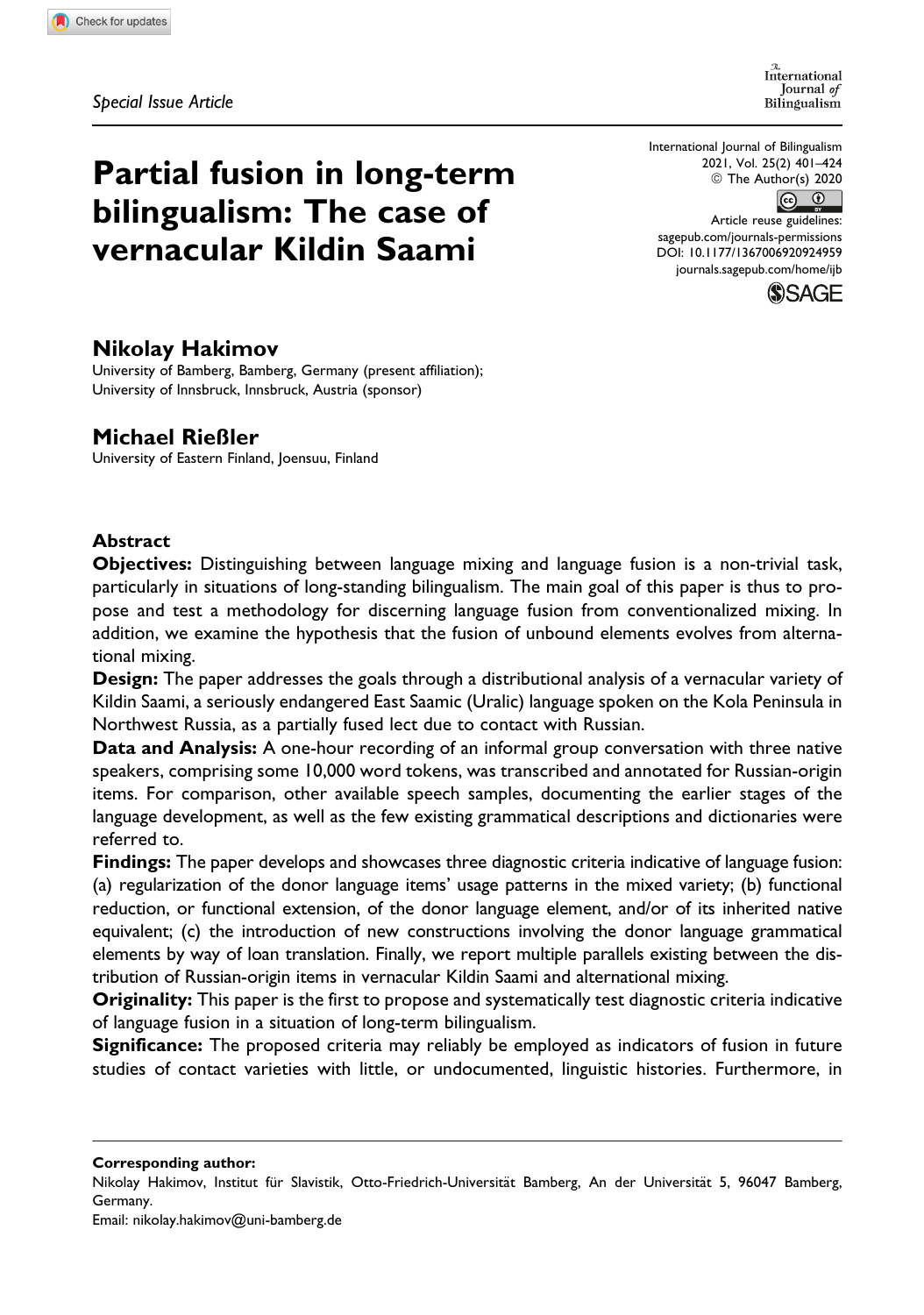contrast to the mainstream assumption, this study also provides evidence for the claim that alternational mixing can be a starting point for the emergence of a fused lect.

#### **Keywords**

Kildin Saami, Russian, fused lect, alternational mixing, conventionalized mixing, contact-induced change, functional extension, functional reduction, loan translation

# **1 Introduction**

In speech, interference is like sand carried by a stream; in language, it is the sedimented sand deposited on the bottom of a lake. (Weinreich, 1953, p. 11)

The study of mixed varieties has largely been dominated by an interest in mixed languages, which emerge through the fusion of two identifiable source languages. The origin of mixed languages, and particularly their split ancestry, have motivated extensive research seeking to better understand their evolution. Far less attention has been given to other types of mixed varieties, particularly those in which only one or some sets of grammatical elements have been affected by fusion. The extent to which these varieties grammaticized and conventionalized language mixture differs considerably from the degree of fusion observed in mixed languages. For this reason, Auer (2014, p. 303) suggests referring to this process as partial fusion. Although some of the varieties exhibiting signs of partial fusion are well documented (see, e.g. King, 2000, for the Prince Edward Island varieties of Acadian French; Leinonen, 2002, for varieties of Zyrian Komi in Russia; Szab´o, 2010, for the Danube Swabian variety of Neu-Palota in Romania), their evolution and the role of social, structural and distributional factors in this process have not yet been fully clarified.

In situations of long-standing bilingualism, it is a major problem to distinguish between conventionalized mixing (Muysken, 2000, p. 72; Lantto, 2015) and fusion, since both may affect sentence and discourse grammar as well as lexicon (Auer, 1999, pp. 323–328). While in conventionalized code-mixing the selection of elements attributed to one of the codes is unconstrained and results in free variation (cf. Stolz and Stolz, 1996, p. 113), fusion implies that mixing patterns undergo regularization (Auer, 2014, p. 312), or "structural sedimentation  $[\dots]$  [which] presupposes a loss of variation and the stabilization of function-form relationships'' (Auer, 1999, p. 321). In a partially fused lect, the selection of some of the borrowed elements becomes obligatory, although other copies still alternate with native elements having a similar function/meaning. This means that in fusion, a choice between a borrowed element and its native equivalent is no longer possible. This paper addresses the issue of determining the status of borrowed elements by suggesting diagnostic criteria that would allow one to identify them as established loans.

In this case study, we analyse a vernacular variety of Kildin Saami, an East Saamic (Uralic) language spoken on the Kola Peninsula in Northwest Russia, as a partially fused lect due to contact with Russian. Kildin Saami has conventionalized a mixed inventory of function words in the clause periphery, consisting of discourse markers, discourse particles, interjections, connectives and adverbs, as observed already by Pineda (2009). However, as both Russian and Kildin Saami equivalent expressions are available to the bilingual speakers, it is a non-trivial issue whether at least some of the Russian elements in question have entered the set of vernacular Kildin Saami grammatical words and have thus contributed to the emergence of a fused lect. In approaching this issue, we will analyse a recording of naturally occurring Kildin Saami speech in order to examine the distribution of synonym pairs consisting of a Russian-origin word and its Kildin Saami native equivalent.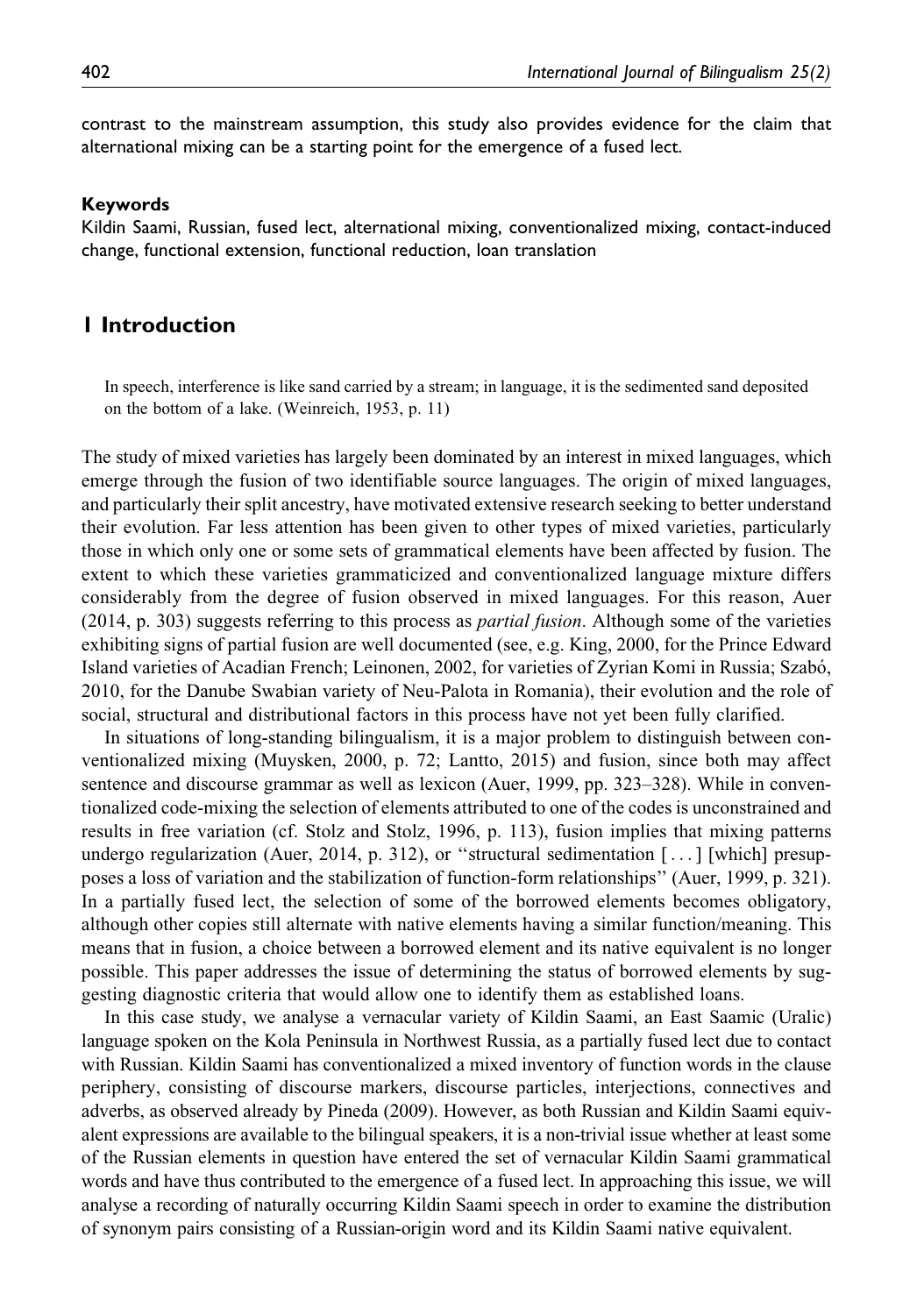The first, most obvious criterion that is diagnostic of fusion is the regularization of usage patterns involving the donor language items. We will explore this criterion by applying it to two cases of double marking of grammatical functions in vernacular Kildin Saami, which include the expression of the subjunctive mood and the marking of the superlative degree of adjectives. Another criterion indicative of regularization that is applicable to synonym pairs of the donor language and the recipient language items concerns a change in the functionality of a member of the pair (Auer, 1999, p. 326). For example, the emergence of a complementary distribution of the donor language word and the native variant could be regarded as a sign of fusion (cf. Stolz and Stolz, 1996). Native function words often diminish their functionality by reducing the number of usage contexts, whereas borrowed function words may conversely undergo an increase in the number of usage contexts and hence develop functions that are non-existent in the donor language. To illustrate the process of functional reduction, we will outline the remodelling of the Saami connective *ja* "and", the use of which in modern vernacular Kildin Saami is restricted to syntactic combining. The process of *functional extension* will be exemplified by the Russian-origin complementizer  $\delta t e$  (< Russian  $\dot{c}$  to  $\dot{c}$  "that", which is developing in Kildin Saami to a more general subordination marker.

Another criterion diagnostic of fusion is the introduction of new constructions by way of loan translation. Following Backus (2015, p. 29), we consider loan translation as a synchronic selection process, with semantic and/or distributional change being its diachronic effect. We therefore analyse Russian-origin expressions conventionalized in vernacular Kildin Saami as a result of distributional change and refer to them as grammatical loan blends, in Haugen's (1950) sense. We will show that conventionalized loan blends involving borrowed grammatical elements indicate adoption of these elements in the fused variety. For example, the negative adverb *ni-koz* "nowhere to", consisting of the borrowed negative particle *ni* (< Russian *ne/ni*) and the native interrogative adverb koz "where to", is modelled on the Russian negative adverb *nikuda* "nowhere to". In longterm contact situations, loan translations involving borrowed material contribute to an increase in surface similarity between the contact languages and thus facilitate the transfer of the covert structure (cf. Backus and Demircay, 2015).

The second major goal of this paper is to present evidence corroborating the assumption that functional elements, such as clause-peripheral elements and auxiliary elements of analytical forms, are borrowed into a language through alternational code-mixing (Muysken, 2000, pp. 96, 106–114; Goria, 2018; Goria, 2020). Our analysis will show that the distribution of Russian-origin items in vernacular Kildin Saami and the patterns of alternational mixing strikingly parallel each other. We will thus argue that a scenario where the fusion of unbound elements, mostly in the clause periphery, evolves from alternational mixing is highly plausible, despite some researchers' reservations about such a path of development (e.g. Auer, 1999; Backus, 2003).

The paper is structured as follows: The next section of the introduction sketches the sociolinguistic history of Kildin Saami as well as the current sociology of this endangered language. The subsequent section describes the data sources on which the study is based, the conventions followed for the annotation of our corpus data and the presentation of examples. Section 2 reports the results of the analysis of vernacular Kildin Saami along the aforementioned criteria indicative of fusion. Section 3 gives a systematic presentation of the features of alternational mixing as found in vernacular Kildin Saami and discusses the sociolinguistic and cognitive motivations for the emergence of this mixing type in the examined community. The final section summarizes our findings.

## *1.1 A short history of Kildin Saami language contacts*

Kildin Saami is a Uralic language from the Peninsula branch of East Saamic. The most comprehensive, though outdated, linguistic description of Kildin Saami is Kert (1971), while a recent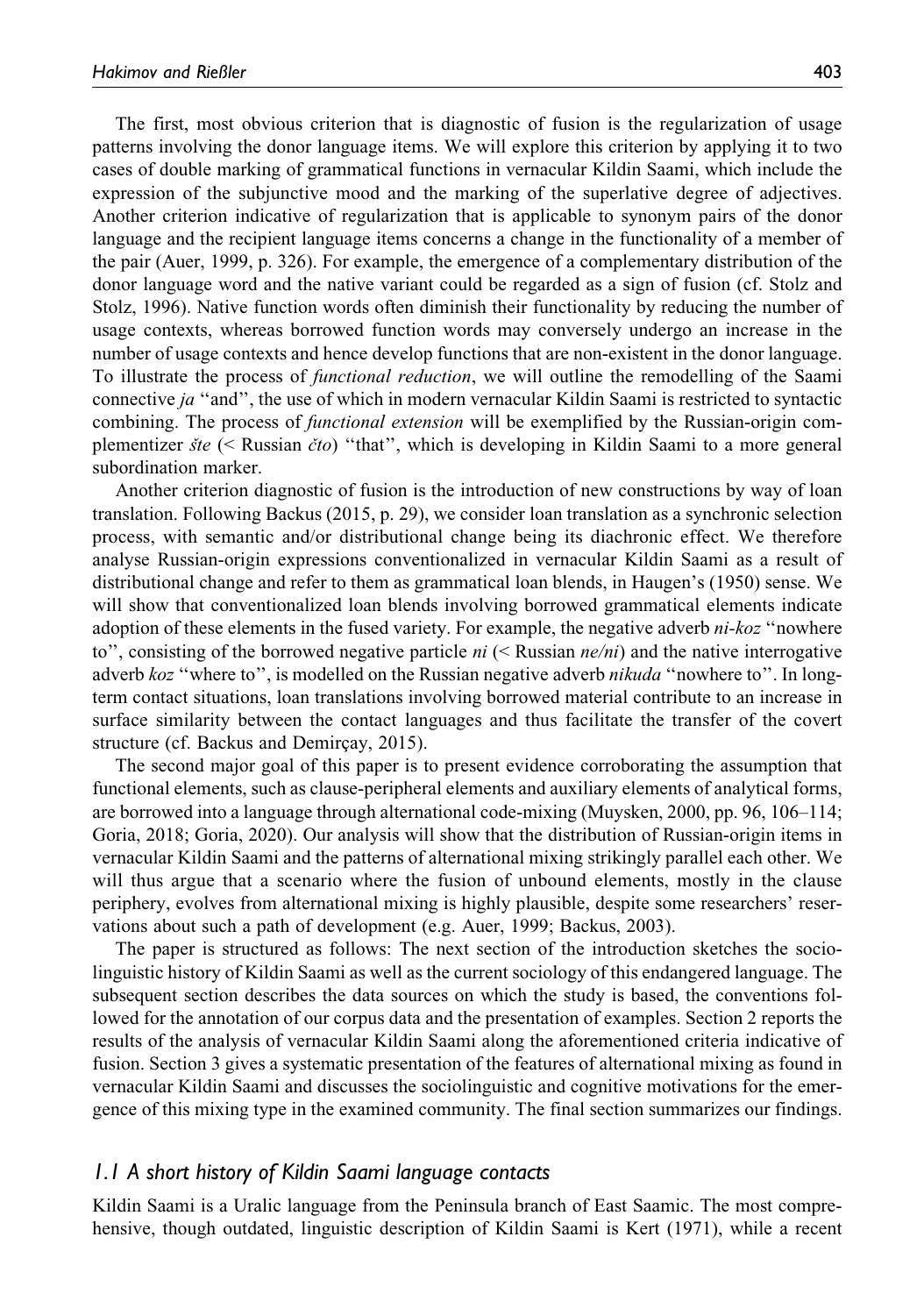

**Figure 1.** Map localizing the traditional Kildin Saami area on the Kola Peninsula and showing Kårdegg/Voronensk (the birthplace of our speakers), Lujaa'vvr/Lovozero (their current living place) and the surrounding Saami dialect and language areas (map courtesy of Timo Rantanen).

grammatical outline with extensive references to the existing literature on the language is Rießler (in press). The genealogically closest relatives of Kildin Saami include Ter Saami (belonging to the Peninsula branch of East Saamic, like Kildin Saami), Akkala Saami and Skolt Saami (both belonging to the Mainland branch of East Saamic; Sammallahti, 1998, pp. 26–34). Kildin Saami used to be spoken in the central inland and the north-central coastal parts of the Kola Peninsula (Figure 1). However, the original Kildin Saami dialect areas have fragmented, chiefly because of the forced relocation of the population to centralized settlements and towns.

Language contact with Russian dates back to the establishment of the first Orthodox monasteries in the area as early as the 16th century. The outset of Christianization marked the beginning of subsequent colonization, supported by a steady influx of Russian-speaking settlers. The initial colonists, however, were speakers of Pomor, a variety of North Russian (cf. Post, 2006). The earliest testimony of Saami-Russian bilingualism was made by the English sailor Steven Borough in 1557, when he collected a list of 95 Kildin Saami words with their Russian equivalents (cf. Abercromby, 1895; Genetz, 1895). While Russian has remained the major contact language of modern Kildin Saami, there was also a long-standing and intense contact with North Karelian. Other, more recent, contact languages are Finnish and Norwegian, as well as Zyrian Komi (since the late 19th century) and, most recently (since the 1990s), North Saami (more details on Kildin Saami historical and current language contacts are provided by Blokland and Rießler, 2011).

A considerable increase in bilingualism and language shift to Russian set in after the turn of the 20th century and the founding of the Soviet Union. Collectivization of fishing, hunting and reindeer herding – the traditional livelihoods of the Kildin Saami – led to far-reaching socio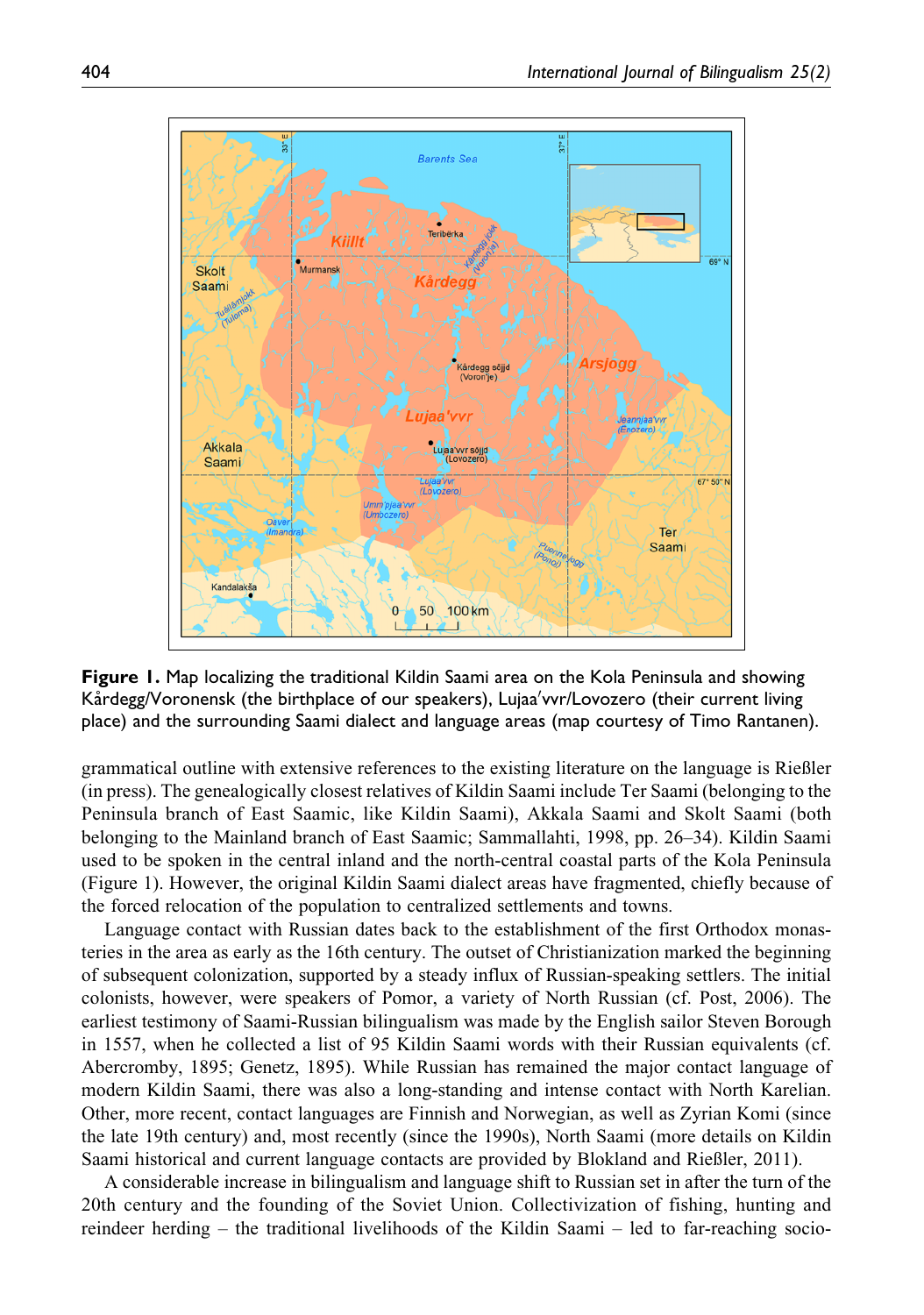economic changes (cf. Seiwert, 2000). The original settlements were forcibly centralized and as a result of industrialization and militarization, many thousands of migrants from other parts of the country settled on the Kola Peninsula after World War II. Today, Russian is the dominating language in virtually all domains of Kildin Saami life.

Consequently, Russian influence is strong in Kildin Saami vocabulary and grammar (Blokland and Rießler, 2011; Rießler, 2007, 2009). This influence has led to large-scale borrowing of Russian discourse operators and grammatical words as well as grammatical patterns. The present study focuses on the borrowing of relatively unbound elements of grammar, including Russian discourse particles, such as the turn-initial  $nu$  "well" and  $vot$  "well", and grammatical words, such as the coordinating conjunction i "and", the subordinating conjunctions  $\check{c}$  to "that" and esli "if", the superlative auxiliary  $samyj$  "most" and the subjunctive particle by.

Reconstructing the earliest contact-induced changes and dating the first loans is problematic because there are no linguistic descriptions or text sources (except Borough's wordlist, see above). However, already the first transcripts of Kildin Saami speech, which go back to the second half of the 19th century and are published in Itkonen (1931), contain the aforementioned words (see, e.g. the comprehensive descriptive dictionary by Itkonen (1958), which builds on the earliest documentations of Kildin Saami vernacular language).

Today, middle-generation speakers have only a limited proficiency in Kildin Saami, and younger-generation speakers are typically no longer bilingual. In other words, the language is not being actively transmitted intergenerationally within the context of the family, and is therefore critically endangered. The number of fully fluent speakers is unlikely to exceed 100 (Scheller, 2011, 2013), and the ongoing revitalization projects have so far only produced symbolic results. The Kildin Saami society nevertheless maintains a strong linguistic identity, which is evidenced, among other things, by the persistent discourse on the importance of the ''native language'', led by active and passive speakers as well as Kildin Saami language activists (cf. Siegl and Rießler, 2015).

## *1.2 Kildin Saami repertoires and data*

Kildin Saami is almost exclusively used as a spoken vernacular. Dialectal variation still exists and is a sociolinguistic marker. See Figure 1, which shows the traditional areas of the four dialects that are still maintained, despite the relocation of speakers.

The attempts in the 1930s to create literary forms of the numerous minority languages of Northern Russia based on Latin script (cf. Endjukovskij's (1937) grammar of Kildin Saami) were ` not sustainable (Siegl and Rießler, 2015). The contemporary written standard, based on Cyrillic orthography, was developed by a group of researchers, teachers and language activists in the 1980s (Kuruč et al., 1995). The language has since been used in the written form  $-$  often in various inconsistent variants – in learner dictionaries, elementary-school textbooks, literary texts and, to some extent, in social media (cf. Rießler, 2015). However, published Kildin Saami texts are usually relatively short and limited in genre. As a rule, they contain folklore or are translations of prose, poetry or fiction for children. Not surprisingly, the number of Kildin Saami speakers literate in their language seems to be very small.

Since Kildin Saami is an under-described language and comprehensive descriptions of Kildin Saami discourse grammar are virtually non-existent,<sup>1</sup> the data that this study is based on is vernacular speech recorded during fieldwork in the community. We analysed a one-hour long recording of an informal group conversation comprising a total of approximately 10,000 word tokens, which we transcribed and annotated for Russian-origin items. The recording was conducted by one of the authors in the town of Lovozero in 2006. Three female Kildin Saami language informants, who are distant relatives (AIG born 1932, MAP 1933, ZIM 1940), participated in the conversation, while preparing traditional local food. Being born in the village of Kårdegg (in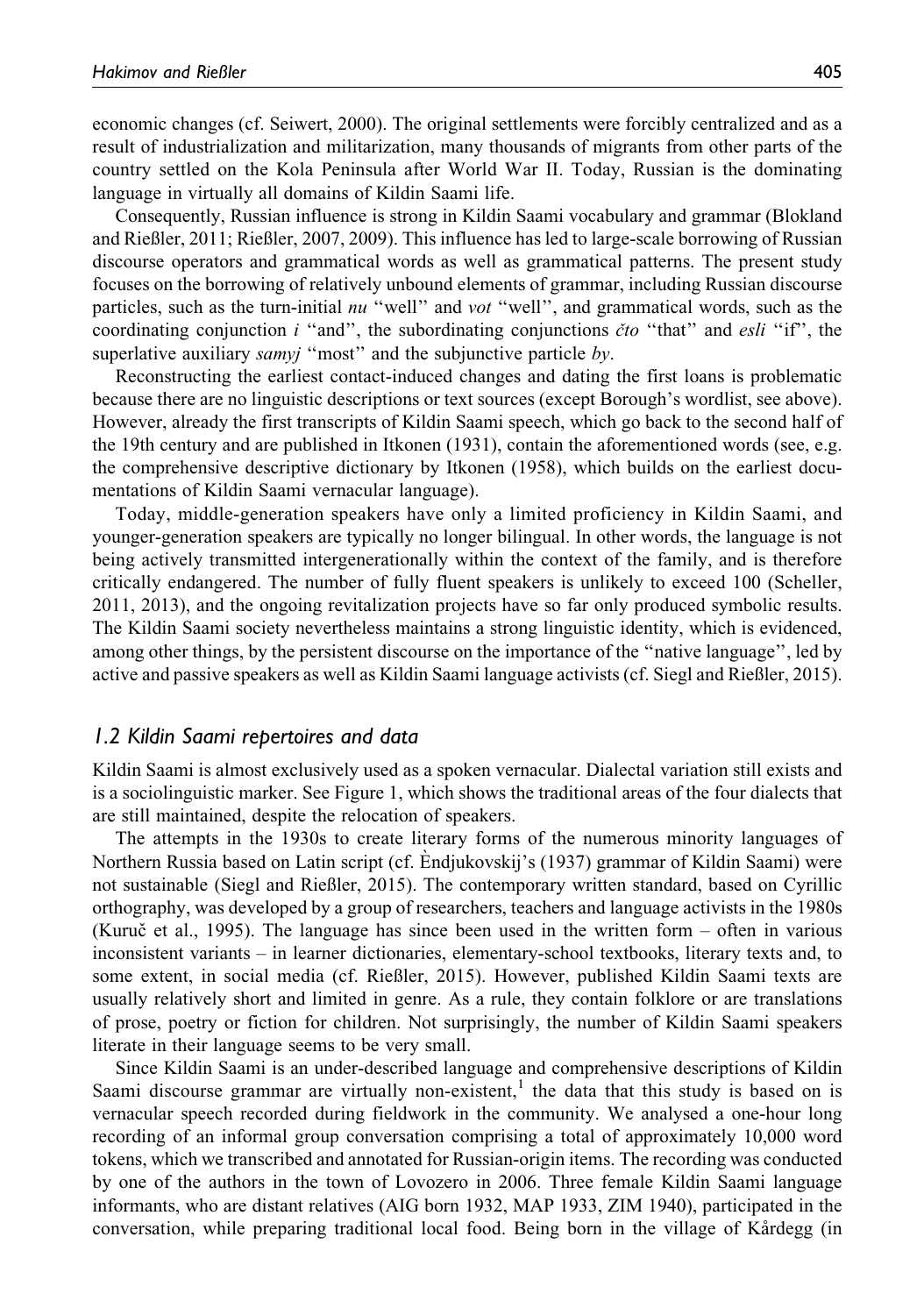Russian *Voron'je/Voronensk*),<sup>2</sup> the participants are the speakers of the same Kildin Saami dialect. None of them had learned Russian before entering school. The three women resettled in the administrative centre of the area, Lovozero<sup>3</sup> (Figure 1), in the early 1970s. The audio and video recording took place in the shared kitchen of a local indigenous arts and leisure centre.

The participants in the conversation are in the Saami monolingual mode (cf. Grosjean, 1982), which means that (conversational) code-switching barely occurs. The group's language policy is to use only Saami, which is signalled in our data by self-repair and other-repair strategies.

| (1) | $HVA$ - tievvd,               |                        | tievyd.                                            |             |                    |          |                         |
|-----|-------------------------------|------------------------|----------------------------------------------------|-------------|--------------------|----------|-------------------------|
|     | is_enough is_enough is_enough |                        |                                                    |             |                    |          |                         |
|     | "Enough, enough."             |                        |                                                    |             |                    |          | [AIG 00:24:35-00:24:37] |
| (2) | ZIM: ŠEST'DESJAT              |                        | KILOMETROV,                                        | tedd        | jeenne             | $POLU$ - |                         |
|     | sixty                         |                        | kilometers                                         | this        | many               | half     |                         |
|     |                               | SEST'DESJAT            | KILOMETROV []                                      |             |                    |          |                         |
|     | sixty                         |                        | kilometers                                         |             |                    |          |                         |
|     |                               |                        | "Sixty kilometers, so many half- sixty kilometers" |             |                    |          |                         |
|     | AIG: kuddlåå'gg.              |                        |                                                    |             |                    |          |                         |
|     | sixty                         |                        |                                                    |             |                    |          |                         |
|     | "Sixty."                      |                        |                                                    |             |                    |          |                         |
|     | ZIM: kuddlåå'gg               |                        | kilometr,                                          |             | Lujaa' vvrsõjdest. |          |                         |
|     | sixty                         |                        | kilometers                                         |             | from Lovozero      |          |                         |
|     |                               |                        | "Sixty kilometers from the town of Lovozero."      |             |                    |          | $[00:14:05-00:14:11]$   |
| (3) | AIG: DAVAJ                    |                        | EË,<br>ÈTO                                         | VYMOJU,     | SJUDA.             |          |                         |
|     | give: IMP                     | her                    | ${\tt PTCL}$                                       | I_will_wash | here to            |          |                         |
|     |                               |                        | "Let her, well I'll wash (it), here."              |             |                    |          |                         |
|     | ZIM: peeza,                   |                        | peeza,                                             | peeza.      |                    |          |                         |
|     | I wash                        |                        | I wash                                             | I wash      |                    |          |                         |
|     |                               |                        | "I'll wash, I'll wash, I'll wash (it)."            |             |                    |          |                         |
|     | AIG: DA,                      |                        | peeza,                                             | peeza.      |                    |          |                         |
|     | yes                           |                        | I_wash                                             | I_wash      |                    |          |                         |
|     |                               | "Yes, I'll wash (it)." |                                                    |             |                    |          | $[00:07:23-00:07:27]$   |

Example (1) illustrates self-repair: the speaker starts in Russian with the word  $hva(tit)$  "(it's) enough", but corrects herself and produces the Kildin Saami equivalent *tievvd* "(it's) enough". In (2) and (3), one of the speakers repairs her conversation partner, who then corrects herself and continues speaking in Kildin Saami. These repair strategies are also observed in other recordings of similar interactions in vernacular Kildin Saami.

The recording was transcribed in Standard Kildin Saami (Cyrillic) orthography, but the examples included in this paper are given in the Latin-based phonemic transcription, which is also employed in the grammar sketch by Rießler (in press). However, in order to facilitate reading, we transliterate Russian-origin Kildin Saami words in the examples according to the scientific transliteration conventions for Russian, regardless of whether, or not, these words are phonologically and/or orthographically integrated in Kildin Saami. For instance, the Russian-origin Kildin Saami complementizer  $\langle \text{IIT3} \rangle$  ste  $[[\text{ft2}]$  "that" is transliterated as *cto* (Russian  $\langle \text{IT3} \rangle$ ), and the Russian-origin Kildin-Saami particle and adverb «конечнэ» ko'nesne [koni<sup>I</sup>efne] "of course, sure" is transliterated as *konečno* (Russian «конечно» [kʌˈn<sup>iI</sup>ɛ-ʃnə] "of course, sure"). When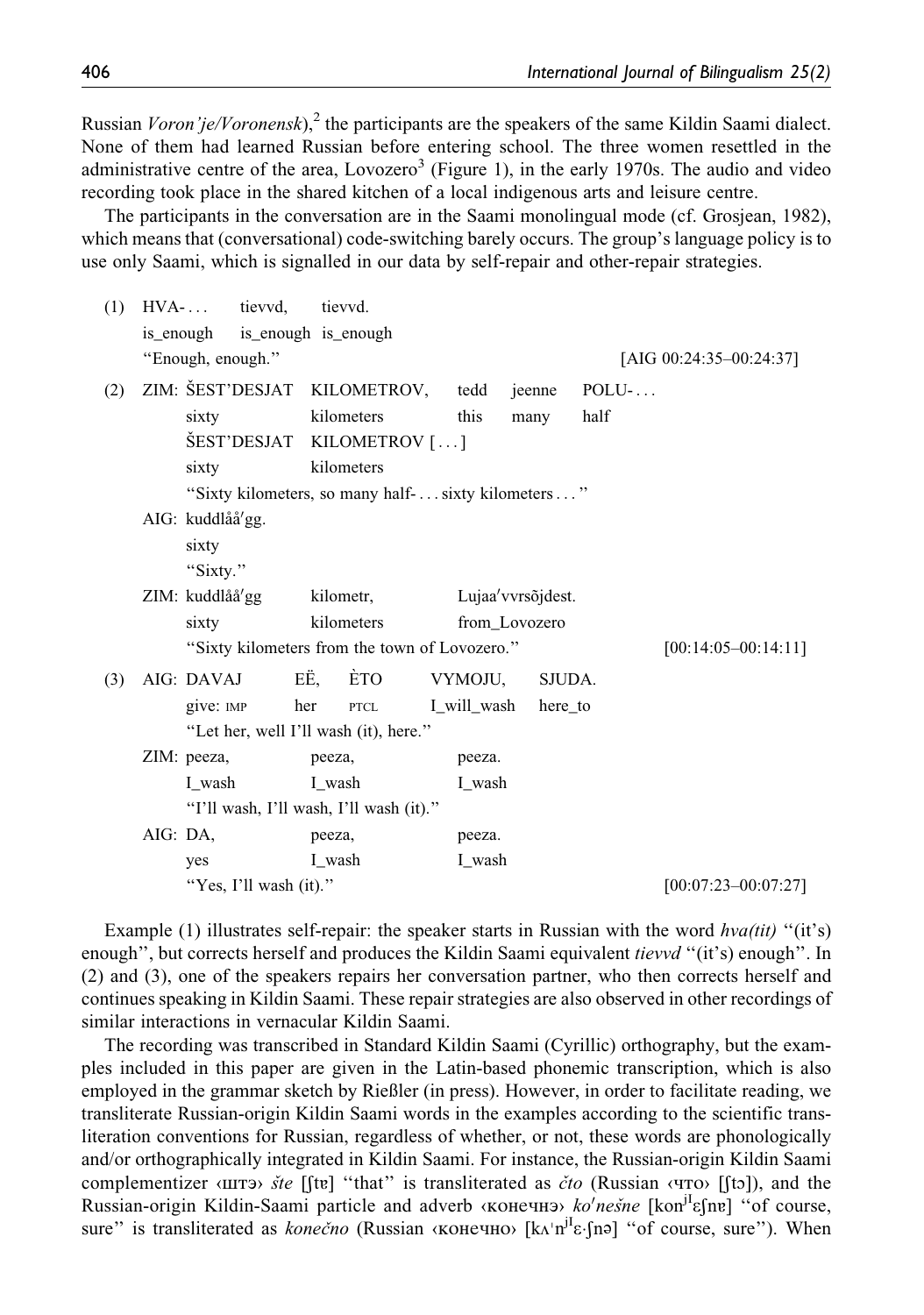we mention Kildin Saami words of Russian origin, we provide the Kildin Saami and Russian spellings (in this order) for convenience, such as šte/čto and ko'nešne/konečno.

In the examples, we typeset all elements identifiable as Russian in uppercase letters. Discourse particles are given without translation, but are marked in the glosses as  $\text{prc}$ . We follow  $\text{LGR}^4$  for marking the morphological categories in our minimal glosses, which include morpheme-breakup only when required by the argumentation. Our corpus examples are supplemented by either the time code in the recording or an utterance-ID; printed sources are given with page numbers. $5$  The corpus examples also include the speaker indices.

For the purposes of comparison, in addition to our corpus data, the reported analysis draws on the spoken data collected by the Kola Saami Documentation Project since  $2005<sup>6</sup>$  by various Soviet linguists in the time period between 1950 and 1980 (most of these texts were published in Kert, 1961), and the few existing grammatical descriptions that mention the relevant linguistic phenomena, particularly Kert's (1971) descriptive grammar.

# **2 Vernacular Kildin Saami as a fused lect**

A fused lect emerges from mixing by the conventionalization and grammaticization of the mixing patterns, so that a choice between a borrowed item and its native equivalent is no longer available to the speakers. In our data, this criterion applies to a large number of singly occurring Russian-origin items that were borrowed into Kildin Saami already in the late 19th century, such as the turn-initial particles a and  $n\alpha$ <sup>n</sup>/no, the focus particle  $\breve{z}e$  and the negative particle ni, the coordinators a "and, but", i'and'' and  $n\alpha$ <sup>'</sup>' no "but", as well as the subordinator  $\delta t e/\delta t$  "that", which are all found already in the earliest documentations of the language (cf. Itkonen, 1958, and the sources this dictionary is based on). These items have become part of Kildin Saami standard grammar and feature in normative dictionaries. However, not all of the particles and adverbs listed in the sections below have undergone conventionalization and grammaticization even in vernacular Kildin Saami. To give a few examples, we can refer to the Russian turn-initial particle *vot* "well", used as a variant of the native equivalent te'l "well", the Russian progression marker potom "then", occurring in variation with the native equivalent *manna* "then, later", and the epistemic marker *možet* (byt') "maybe", competing with the native equivalent *vuajj* "[s/he/it] can". In each of these synonymous pairs, the Russian variant is more frequent than the native variant, particularly in the speech of the youngest speaker, ZIM. Considering the high frequency of alternations involving clauseperipheral elements in our data, we suggest that some of these alternations have become an integral part of vernacular Kildin Saami, while others are still in variation with native expressions.

Alongside the unavailability of the native marker, a diagnostic criterion for distinguishing between a fused lect and conventionalized mixing pertains to the separate usage of the two synonymous forms in mixing contexts and in code-switching, as well as in Russian multiword fragments spanning several constituents in otherwise Kildin Saami discourse (cf. Poplack and Meechan, 1995, for the implementation of this method), but neither code-switching nor Russian multiword fragments are available in our data. We therefore propose another criterion indicative of fusion, namely, a change in an element's functionality. In pairs of synonymous expressions consisting of a donor language element and its inherited native equivalent, functional reduction of a synonym pair member, or its functional extension, affects the distribution of the pair members and, as we demonstrate below, reliably indicates fusion.

## *2.1 Functional reduction and functional extension*

Studies on the borrowing of function words have reported that the substitution of native grammatical means by non-native expressions is not always total (Stolz and Stolz, 1996; Johanson, 1997;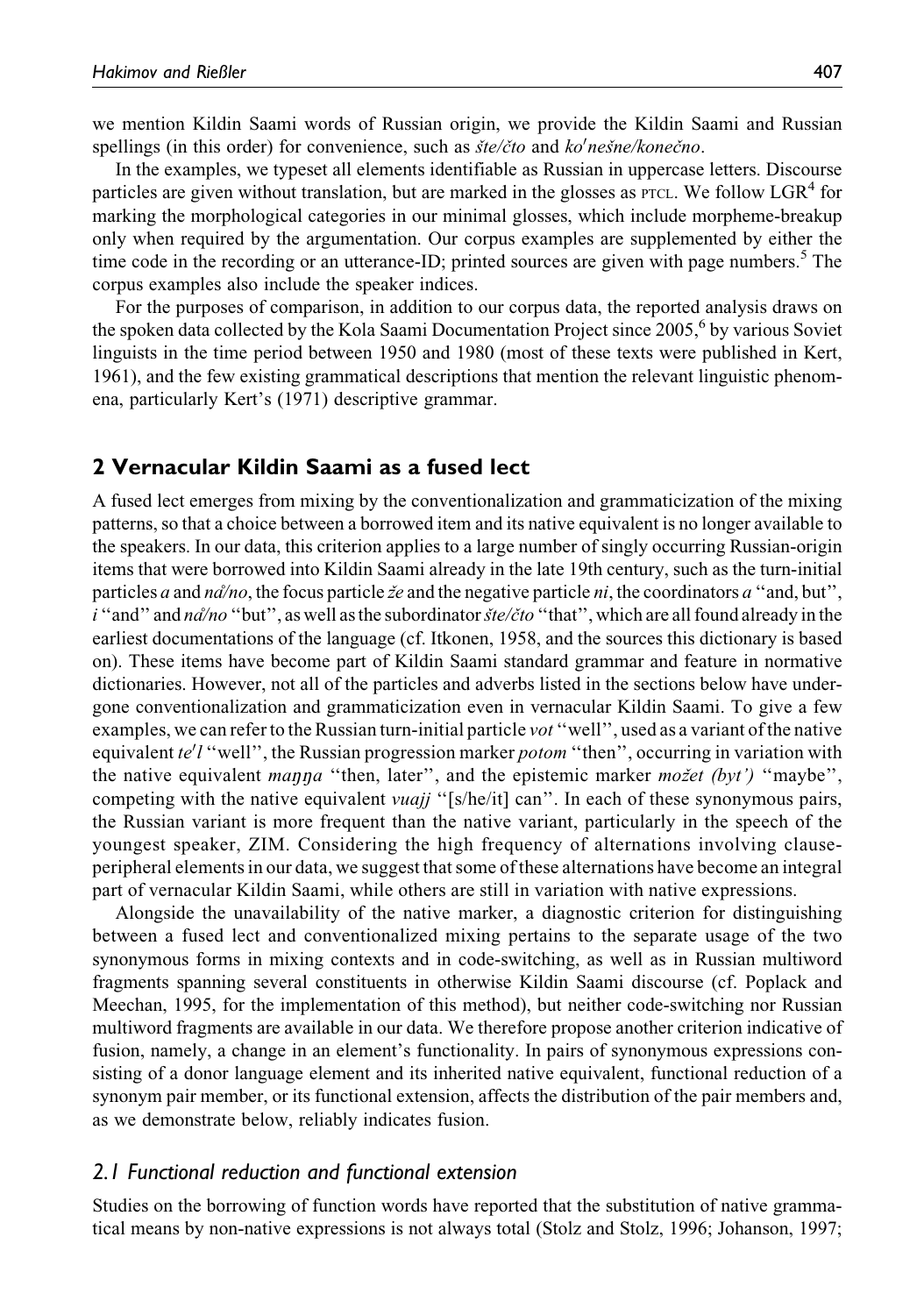Matras, 1998; Muysken, 2000, pp. 110–111; Sakel, 2007). Instead, these studies (e.g. Stolz and Stolz, 1996, p. 95) have frequently attested the development of a complementary distribution of the two variants. Such is the case of connectors in the Turkic languages under Russian influence, where Russian-origin connectors are used at the discourse level as turn-initial particles, and their Turkic equivalents, many of which are earlier borrowings from Arabic and Persian, are utilized as syntactic coordinators (Johanson, 1997). While the conventional expression may reduce its functional domain at the cost of its borrowed competitor, the loanword may, under some circumstances, expand its functional domain not only by replacing the native element in all possible contexts, but even by developing new usage patterns, unattested in the donor language. Regarding these possible lines of development, our analysis below focuses on functional reduction and functional expansion.

The first case can be exemplified with the connector  $i \leq R$  assign i) "and", which alternates with the native connector *ja* "and",<sup>7</sup> both as an additive coordinating conjunction on the phrase and clause level, and as a discourse particle. These connectors also compete with the Russianorigin contrastive connector  $a$  "and, but", occurring 180 times in the recording, as well as the Russian-origin additive connector da "and", appearing only six times. Unlike the connectors a and da, which are used as (turn-initial) particles more frequently than as conjunctions, there are twice as many conjunctional uses of  $i$  than particle uses, and  $ja$  is found only once as a particle. On these grounds, we will leave the connectors a and da aside, and restrict the focus of our comparison to the Russian-origin  $i$  and the native  $ja$ .

The data contain a total of 25 clearly identifiable instances of  $ja$  and 54 instances of  $i$ . Both connectors appear in the data as conjunctions, that is, formatives linking phrases and clauses, and as discourse particles linking discourse. In the latter function, the connector i is employed as a turninitial particle, as in (4) and (5), whereas the native equivalent *ja* is not attested in this position, although this possibility existed at earlier stages of the language development.

| (4) |          | ka'st                     | soonn | leaji?                                                    |         |     |       |             |                            |
|-----|----------|---------------------------|-------|-----------------------------------------------------------|---------|-----|-------|-------------|----------------------------|
|     | and      | where                     | s/he  | was                                                       |         |     |       |             |                            |
|     |          | "And where has she been?" |       |                                                           |         |     |       |             | [ZIM $00:05:45-00:05:50$ ] |
| (5) |          | VOT.                      | soonn | saamas                                                    | saarrn. | - 1 | soonn | šiiggte'nne | šiiggte'nne                |
|     | and      | <b>PTCL</b>               | s/he  | in Saami                                                  | speaks  | and | s/he  | well        | well                       |
|     | ååndašt. |                           |       |                                                           |         |     |       |             |                            |
|     |          | understands               |       |                                                           |         |     |       |             |                            |
|     |          |                           |       | "And well, he speaks Saami and he understands very well." |         |     |       |             | [ZIM 01:52:37-01:52:39]    |

In  $(5)$ , the additive particle *i* combines with *vot* "well", another Russian-origin turn-initial particle. As such, combinations of i and functional elements, such as other particles or adverbs, are commonplace both in Russian and in vernacular Kildin Saami. In these combinations, the particle i is usually the second component, as in  $da-i$  (< Russian da i "and"), nu-i (< Russian *nu i* "well"), as well as in its older variant  $n\hat{a}$ -i/no-i (< Northern Russian no i). Similar combinations with Native Saami elements include expressions such as  $n\tilde{o}'dd-i$  "like that", where  $n\delta'$ dd is a Kildin adverb with the meaning "so, thus, like this". While Russianorigin particle clusters occur in the turn-initial position, Russian-Saami combinations usually occupy the turn-medial position. For example,  $n\delta' d d - i$  is part of a longer unit, namely the construction [ $kooxxt X$ ,  $n\delta'dd-i Y$ ] "as X, so Y", which is modelled after the Russian pattern (for more details, see Section 2.3). In a reduced construction, i occurs singly, without the adverb, as in Russian; for instance: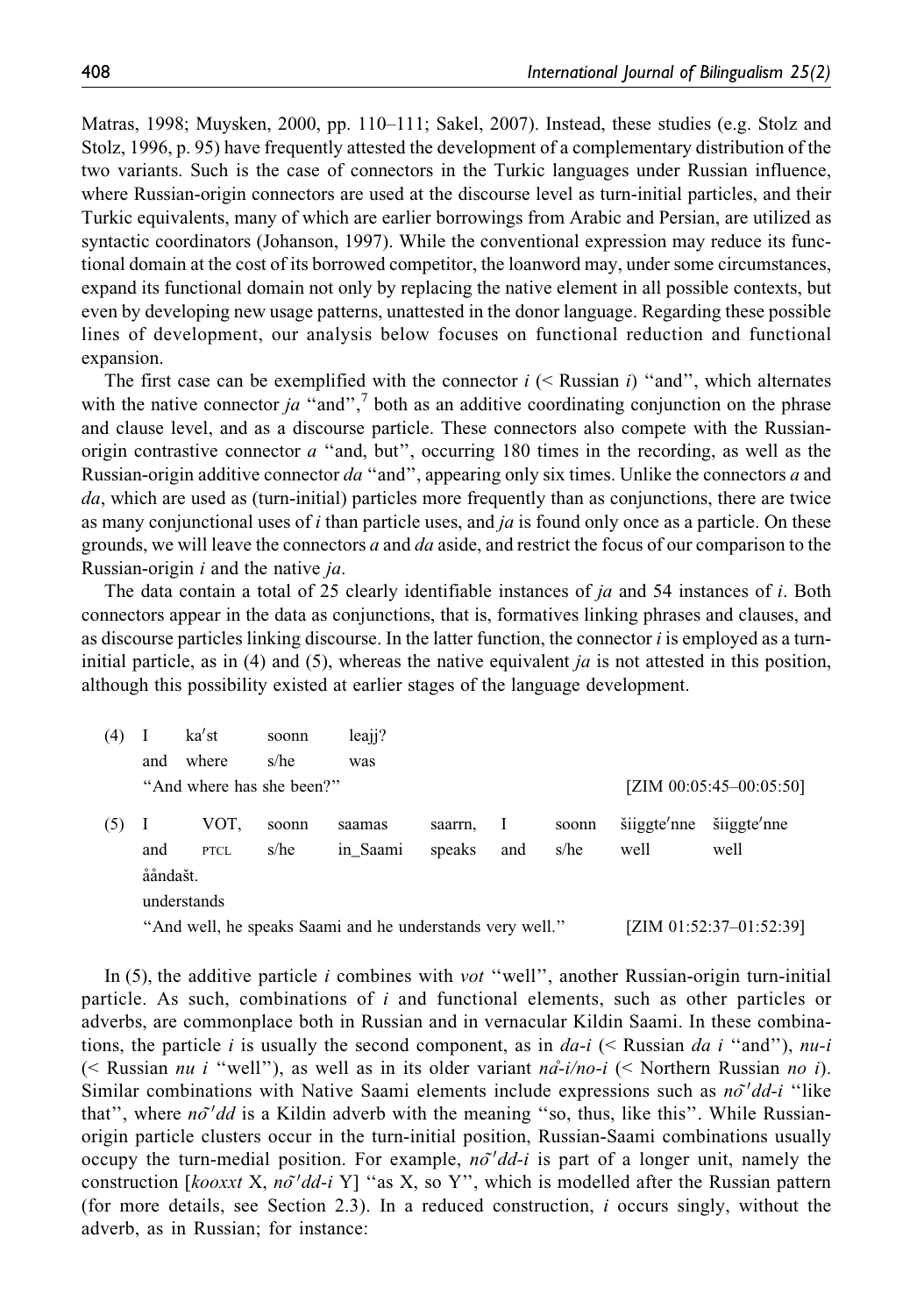|     |         | Phrase level                                |          | Clause level |         | Discourse level            | Total |
|-----|---------|---------------------------------------------|----------|--------------|---------|----------------------------|-------|
| i   |         | 14                                          |          | 22           |         | 9                          | 45    |
| ja  |         | 12                                          |          | 13           |         | 0                          | 25    |
|     |         |                                             |          |              |         |                            |       |
| (6) | kooxxt  | saamas,                                     | saamas   |              | lõhkep. |                            |       |
|     | how how | in Saami                                    | in Saami | <b>PTCL</b>  | we do   |                            |       |
|     |         | "As the Saami way, and so will we do (it)." |          |              |         | [MAP $00:41:15-00:41:17$ ] |       |

**Table 1.** Usage of the additive connectors *i* and *ja* in the sample.

The particle i as well as the Kildin Saami subordinator  $k_{\text{0}}$  to  $k_{\text{0}}$  over the fixed slots of the construction  $\left[ko\right]$  (X) Y, Y i X] "as Y, Y X", which is copied from Russian.<sup>8</sup> Crucially, the Russian-origin  $i$  is the only particle attested in constructions such as this.

Table 1 provides the varying frequencies of  $i$  and  $ja$  as phrasal and clausal coordinators, and as discourse connectors. The instances of i as the second component of particle clusters and as part of syntactic constructions transferred from Russian are not included in the count because the Saami equivalent *ja* is not attested in these usage patterns.

It follows from the table that the Russian-origin  $i$  is used in all three functions, whereas the native Saami ja does not occur as a discourse connector in the sample. It is also evident that the alternating variants are not in complementary distribution as clausal and phrasal coordinators. At the clause level,  $i$  is used twice as often as its equivalent  $ja$ , and even at the phrase level,  $i$  is a little more frequent than *ja*.

Current standard language materials for Kildin Saami avoid the borrowed formative i ''and'' completely.<sup>9</sup> Instead, the native connector *ja* "and" is prescribed consistently, even as a turn-initial particle, despite its absence from actual usage. This is in line with the purist attitudes prevalent in the community and particularly among the Saami language activists (cf. Rießler and Karvovskaya, 2013). As our analysis shows, the vernacular language does not appear to be influenced by this tendency with regard to the use of Russian-origin connectors. Since *ja* does not occur as a discourse connector any more, we conclude that the number of its functional domains has reduced. At the same time,  $i$  is the only possible formative in the particle clusters given above as well as in the cited syntactic constructions modelled on Russian. The use of  $i$  in these functions thus allows us to regard this element as borrowed, or fused.

As mentioned earlier, the reduction of an element's functional domain may occur at the expense of another element's functional extension. However, a borrowed element may also acquire functions that are even non-existent in the donor language. According to Stolz and Stolz (1996, p. 114), the extension of an item's functionality may develop along one of the following lines: generalization, specialization and a completely new function. We will illustrate the process of functional extension by the Russian-origin complementizer  $\dot{ste}/\dot{c}$  to  $\dot{ce}$  Russian  $\dot{c}$  to "that, what"), which has been evolving in Kildin Saami from a complementizer into a general subordination marker.

The subordinator  $\delta t$  is one of the many clausal subordination markers that Kildin Saami has borrowed from Russian. Other examples are the complementizer *je'sle/esli* "if" (< Russian *esli* "if", see Section 3.2 for more details and examples), the adverbial subordinators stobe/ čtoby "in order to" (< Russian *čtoby* "in order to"), *potomušte/potomučto* "because" (< Russian *potomu čto* "because"), xo't/xot' "although" (< Russian xotja, xot' "although") and other subordinators. Alternatively, subordinated adverbial clauses can also be marked by the native Saami particle gu ''how'' or simply be juxtaposed. In the latter case they are introduced by native question words, which are constituents in the subordinated clause. These forms include interrogative pronouns such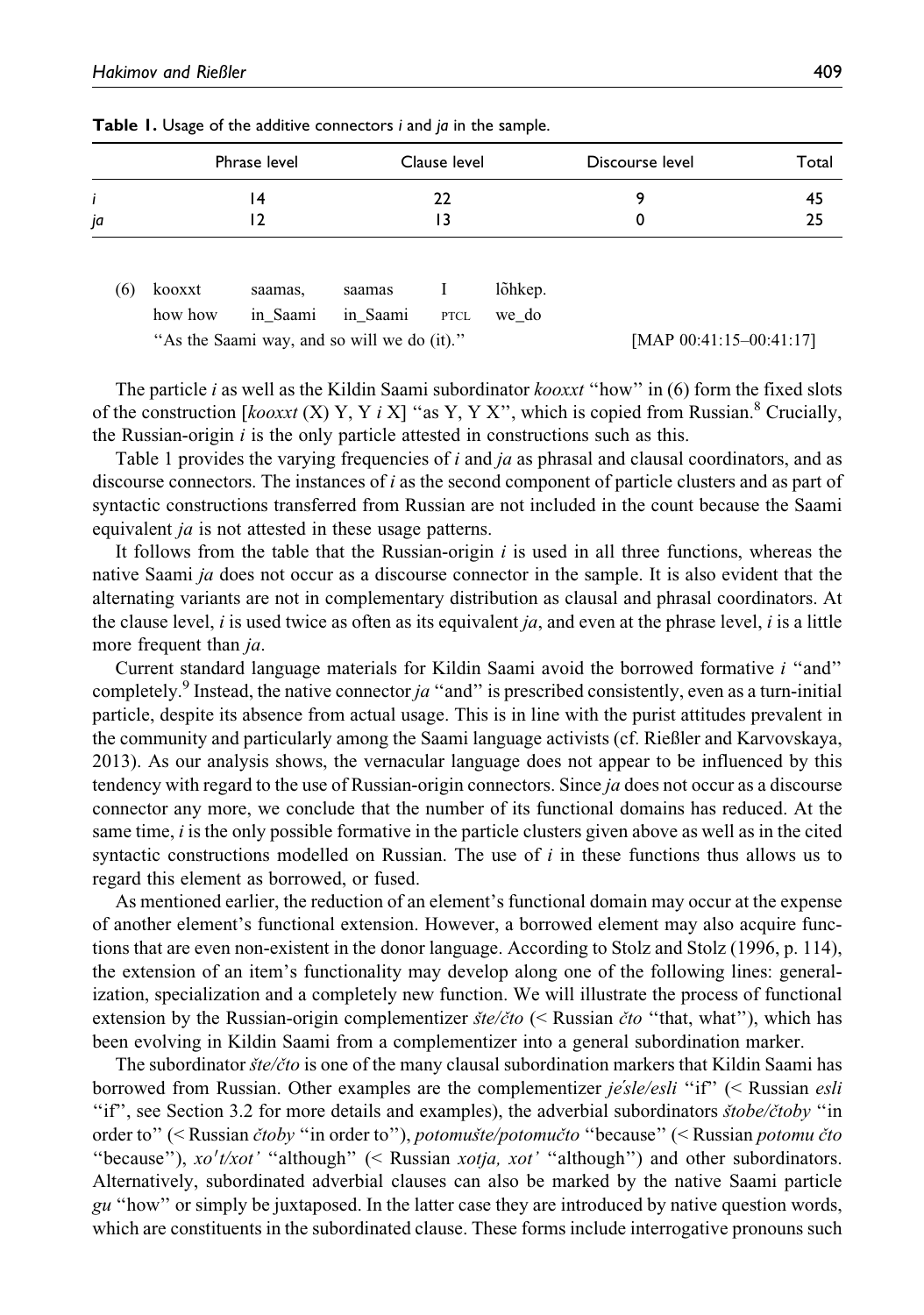as mii "what [NOM.SG]" and kie "who [NOM.SG]" and interrogative adverbs such as kooxxt "how" and ka'st "where".

Since no native formatives are attested as markers of canonical complementation (neither the equivalents of English *that*- nor English *if*-type complements) in any of the Saamic languages, we may assume that subordinated complement clauses originally occurred in asyndetic constructions only, which is still a possibility in Kildin Saami (Kotcheva and Rießler, 2016). The complementizer function of  $\delta t e/\delta t$  is attested in the four easternmost Saamic languages (including Kildin Saami), each having a history of intense contact with Russian (cf. Itkonen, 1958, p. 561). Therefore, its borrowing most likely took place during an early stage in the development of these languages. The earliest attestations are found in the Kildin Saami (Matthew, 1878) and the Skolt Saami Bible translation (Matthew, 1884).

In Russian, the complementizer  $\check{c}$  is a grammaticalized form of the nominative singular interrogative pronoun *čto* "what". Another function of *čto* in modern Russian is the (non-inflectional) relativizer. As opposed to Russian, Kildin Saami has adopted *šte/čto* only as a complementizer. It is attested neither as a relativizer nor as an interrogative pronoun. Yet, in addition to its function as a complementizer, Kildin Saami šte/čto has begun to be used as a subordination marker beyond canonical complementation. In this usage,  $\frac{size}{}$  *ite/* $\frac{cis}{cos}$  combines, for instance, with interrogative words, as in (7), which is drawn from our recording, and (8) and (9), which are taken from older spoken data.<sup>10</sup>

| (7) | munn       | <b>PROSTO</b> | åra.      | mušta,                                                                       | ĊТО          | kooxxt      |     | $NU$ -          | NU          | kooxxt                             |
|-----|------------|---------------|-----------|------------------------------------------------------------------------------|--------------|-------------|-----|-----------------|-------------|------------------------------------|
|     | I          | <b>PTCL</b>   | sit       | remember                                                                     | COMP         | how         |     | <b>PTCL</b>     | <b>PTCL</b> | how                                |
|     | munn       | šåbša         |           |                                                                              |              |             |     |                 |             |                                    |
|     | L          | love          |           |                                                                              |              |             |     |                 |             |                                    |
|     |            |               |           | "I'm just sitting, remembering, (that) how I love "                          |              |             |     |                 |             | [ZIM $01:30:01-01:30:05$ ]         |
| (8) | soonn      | eji           | låttkna,  | A                                                                            | jurrd,       | <b>CTO</b>  |     | kooxxt suurrmsa |             | bedd                               |
|     | s/he       | <b>NEG</b>    | get_tired | but                                                                          | thinks       | COMP        | how | ring: ACC.SG    |             | needs                              |
|     | vaa'llde.  |               |           |                                                                              |              |             |     |                 |             |                                    |
|     | to take    |               |           |                                                                              |              |             |     |                 |             |                                    |
|     |            |               |           | "It did not get tired, it just thinks, (that) how one should take the ring!" |              |             |     |                 |             |                                    |
|     |            |               |           |                                                                              |              |             |     |                 |             | [sid19750000asf-piennemoainas 100] |
| (9) | keže       | <b>CTO</b>    | ma'nte    | siiret                                                                       |              | siirren     |     |                 | saa'm DAK.  |                                    |
|     | s/he_asked | COMP          | which     |                                                                              | game: ACC.PL | they_played |     | Saami PTCL      |             |                                    |
|     |            |               |           | "(She) asked, (that) which games did the Saami people play then?"            |              |             |     |                 |             |                                    |
|     |            |               |           |                                                                              |              |             |     |                 |             | [sid20060612aaa-saamisport 599]    |

Kildin Saami  $\frac{st}{e}{\hat{c}to}$  as a subordination marker can be compared to  $\frac{st}{o}$  in closely related Skolt Saami. The languages diverge in the extent to which the borrowed element has spread to new contexts. In contrast to the Kildin Saami  $\frac{\delta t}{\delta t}$ . Skolt Saami  $\frac{\delta t}{\delta t}$  has extended its use to  $if$ -type complement clauses, which are formally licensed as  $\delta$ to-subordinated polar questions (Kotcheva and Rießler, 2016). For similar purposes, Kildin Saami has adopted and conventionalized the Russian loans  $ka''le/koli$  "if" and  $je'sli/eshi$  "if". Skolt Saami *što* has therefore undergone an even greater functional extension than its Kildin Saami counterpart  $\check{S}te/\check{c}to$ .

The processes of an element's functional reduction and extension appear to be reliable criteria for determining the element's status as a bilingual variant, or an established borrowing. However, these criteria cannot be applied to all items from the donor language because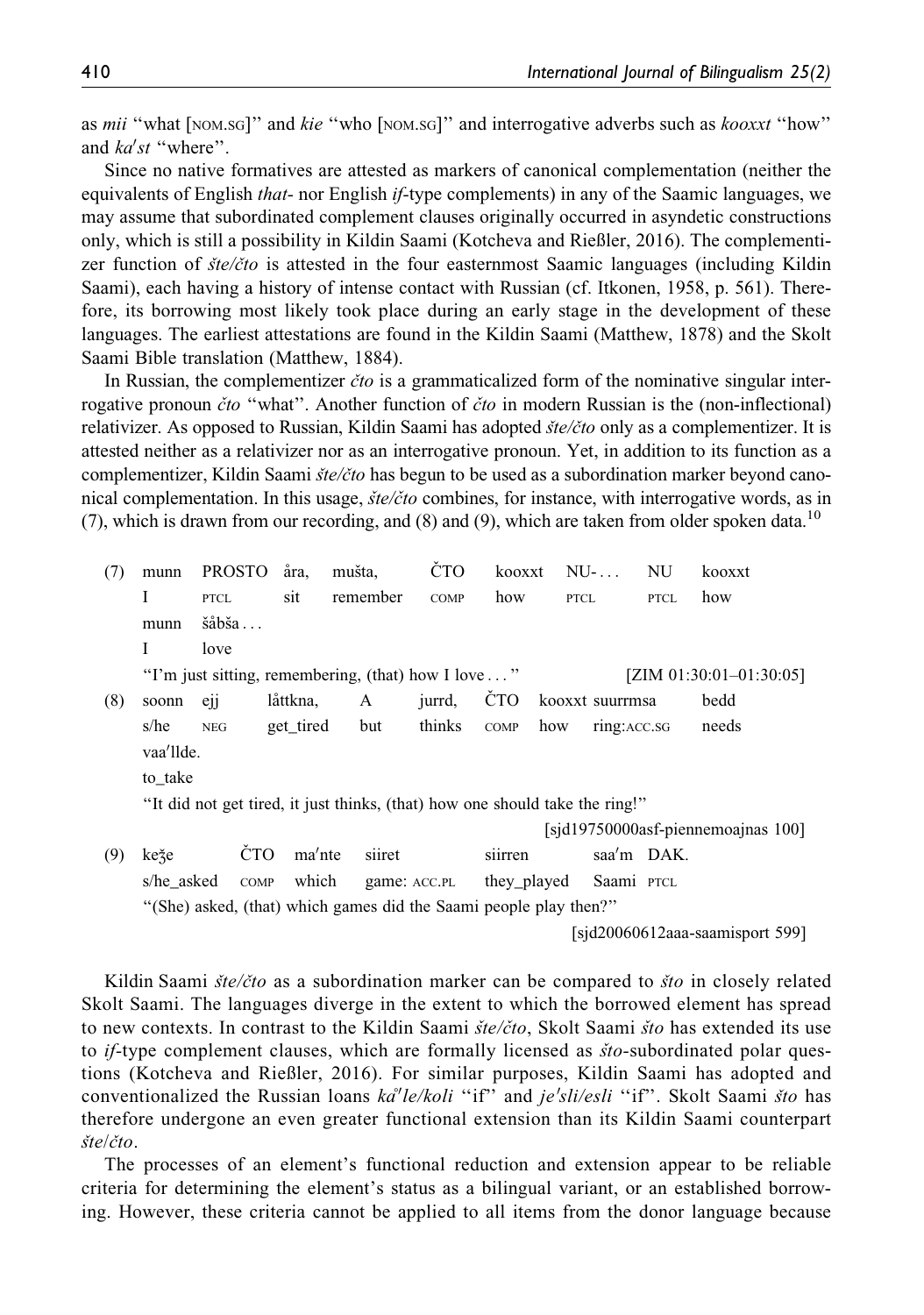other processes may be in play, such as structural sedimentation, or regularization, of usage patterns.

## *2.2 Regularization of usage patterns*

We will illustrate the process of usage pattern regularization by tackling the case of double marking of grammatical functions. Numerous studies have documented the doubling of grammatical formatives in bilingual speech (e.g. Muhamedowa, 2006, pp. 154–156), as well as in fused lects (e.g. Meakins, 2011, pp. 175–187; cf. also Auer, 1999, p. 328). Muysken (2000, pp. 104–105) cites several cases of double function words analysed as instances of alternational mixing. Myers-Scotton (2002, pp. 91–93) lists numerous examples of double morphology, mostly in the expression of plural, but also in infinitive marking, which is why these examples may be analysed as instances of insertional mixing.

Our data contain two cases of double marking. One involves the expression of the subjunctive mood. While Kildin Saami uses the inflectional formative  $-\check{c}e$  as a subjunctive marker,<sup>11</sup> the expression of the subjunctive mood in Russian is syntactic: it consists of the particle by and a past-tense-marked verb. The particle by is an unbound form and may occur in a number of positions in the sentence, owing to the general flexibility of word order. In our data, the Kildin Saami suffix and the Russian-origin particle co-occur, for instance:

| $(10)$ kuu'll lii |                                     |          | čofta njue'ss | munn cealhk-če=BY.         |
|-------------------|-------------------------------------|----------|---------------|----------------------------|
| fish              |                                     | very bad |               | say-sbjv:1sg=sbjv          |
|                   | "The fish is very bad I would say." |          |               | [ZIM $00:18:38-00:18:41$ ] |

In (10), the Russian-origin particle  $be/bv$  (< Russian by) attaches to the Kildin Saami verb, namely the subjunctive-inflected form *cealhk-ce* "I would". In Russian, by may also follow the verb as in (10), but this position is one among many other possibilities. The post-verbal position of by in Kildin Saami sentences as well as the loss of its unboundedness appear to be the norm in our data; these features may be considered as indices of this pattern's regularization.

The doubling of subjunctive-mood markers frequently occurs already in the vernacular Kildin Saami texts collected by Soviet linguists in the 1950s. The prescriptive and educational materials do not mention it, but a few instances of such constructions have crept into the example sentences in the standard language dictionaries (11), and numerous examples are found in written literature, such as (12):

| $(11)$ eften                       | či'lmen                       | $lih\varepsilon = BY$ |                 | u <sub>l</sub> nse. |                                   |
|------------------------------------|-------------------------------|-----------------------|-----------------|---------------------|-----------------------------------|
| with one with eye                  |                               | $be:SBJV.3sG = SBJV$  |                 | recognize           |                                   |
|                                    | "If only to catch a glimpse." |                       |                 |                     | [Afanas'eva et al., 1985, p. 387] |
| $(12)$ liihč=BY                    |                               | soonn                 | pa <sub>1</sub> | miineguejm.         |                                   |
| $be:$ SBJV. $3sG =$ SBJV           |                               | s/he                  | always          | with us             |                                   |
| "If s/he would always be with us." |                               |                       |                 |                     | [Antonova, 2014, p. 241]          |

These facts indicate the established status of these constructions in Standard Kildin Saami.

The distributional restrictions imposed on the Russian-origin particle  $be/bv$  by the Kildin Saami grammar enable us to consider this marker as part of the Kildin Saami morphological system.

A similar type of doubling is observed in the expression of the superlative of adjectives. The Russian superlative of the adjective is syntactic as well, as it uses the declinable auxiliary adjective sam-yj "same/very-NOM.SG.M" with the positive adjective, as in samaja poslednjaja informacija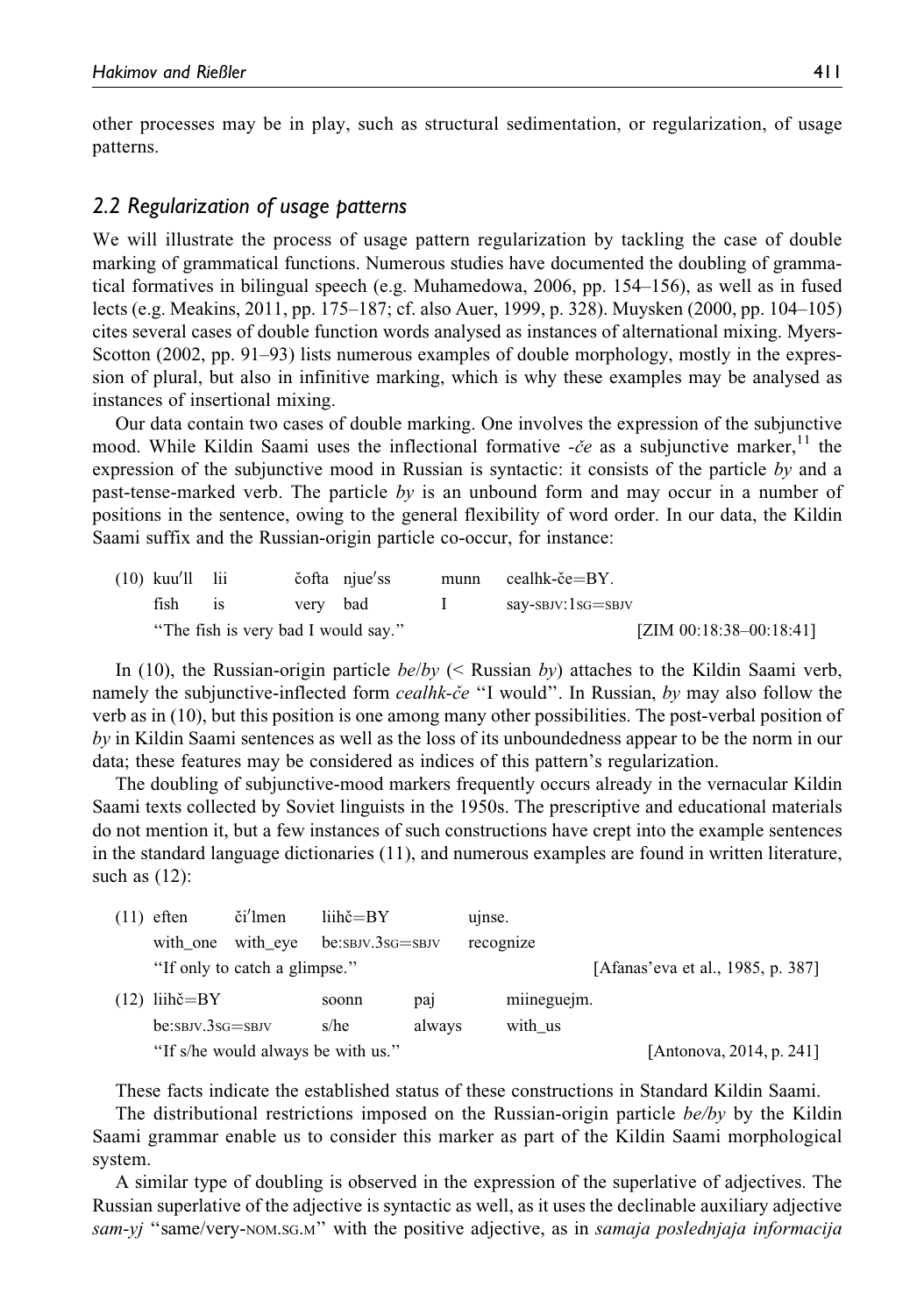''the latest information''. In colloquial Russian, the auxiliary adjective sam-yj may occasionally occur in post-position to the positive adjective. In Kildin Saami, the superlative degree of the adjective is expressed by the derivational formative -muss. In our sample, Kildin Saami superlative adjectives may co-occur with the Kildin Saami copy of the Russian superlative marker *same/samyj* (< Russian samyj). Having neutralized all the nominal categories of case, number and gender, this marker has evolved into an auxiliary particle in Kildin Saami. This innovation has been described by Rießler (2007, pp. 239–240), and is also mentioned in Itkonen's (1958, pp. 470–471) dictionary. Our text features all three possible combinations of the native Kildin Saami and the Russian-origin superlative marking (although not in one single speaker): (a) the native Kildin Saami inflectional superlative; (b) its combination with the borrowed particle – both patterns are illustrated in  $(13)$ ,<sup>12</sup> which is a short dialogue sequence about a certain boy; and, finally, (c) the borrowed particle as the single marker of the superlative degree, as in (14).

|            |                    | $(13)$ ZIM: SAMYJ puars-a-muss?                                         |              |       |        |                         |  |
|------------|--------------------|-------------------------------------------------------------------------|--------------|-------|--------|-------------------------|--|
|            | <b>PTCL</b>        | old-CPR-SUP                                                             |              |       |        |                         |  |
|            | "The oldest one?"  |                                                                         |              |       |        |                         |  |
|            | AIG: puars-a-muss. |                                                                         |              |       |        |                         |  |
|            | old-CPR-SUP        |                                                                         |              |       |        |                         |  |
|            | "The oldest one."  |                                                                         |              |       |        | $[01:13:53-01:13:55]$   |  |
| (14) ellea | šuvv               | kuu'll                                                                  | <b>SAMYJ</b> | vers  | kuu'll | liinnče.                |  |
| is_not     | good               | fish                                                                    | <b>PTCL</b>  | fresh | fish   | be:SBJV.3SG             |  |
|            |                    | "This is not really the best fish, if it would be freshly-caught fish." |              |       |        | [AIG 00:18:45-00:18:48] |  |

The doubling of the superlative marker is similar to the doubling to the subjunctive formative be/by in terms of the possible motivations behind these processes. While the Russian-origin formatives are initially unbound auxiliary markers,  $^{13}$  which are part of analytical constructions, the Kildin Saami native formatives are synthetic forms. We assume that the Russian analytical auxiliaries are more salient to the bilingual speakers than their synthetic Kildin Saami equivalents, just as for borrowed analytical superlatives in similar contact situations with various language constellations (Matras, 2009, pp. 190–191).

Even in monolingual Russian the doubling of the superlative marking is not unusual (cf. the frequent double-marked form *samyj lučšij* "the very best" in Russian). Yet, the two cases of doubling diverge from each other in terms of their results: while the particle *be/by* appears to have undergone regularization and has been adopted into the morphological system of Kildin Saami, the Russian-origin particle same/samyj occurs in two alternating patterns, and the native formative applied as a single marking is still in use. In other words, while the expression of the subjunctive mood in vernacular Kildin Saami may be regarded as a fused system, the expression of the superlative degree of the adjective may not, since at the current stage of the language development it is subject to variation and has not yet been conventionalized.

## *2.3 Grammatical loan blends*

In addition to the grammatical words mentioned above, which appear to be directly transferred, or copied, from Russian, other grammatical words may emerge as a result of loan translation. The structures examined in this section could count as grammatical loan blends in the sense of Haugen (1950, p. 215) because they are closed-class items consisting of Russian grammatical loans, such as the particles  $\dot{z}e$ , i or ni (see Section 2.1), and inherited native Kildin Saami elements. They are formed in Kildin Saami on the basis of a Russian model, as shown in the following examples.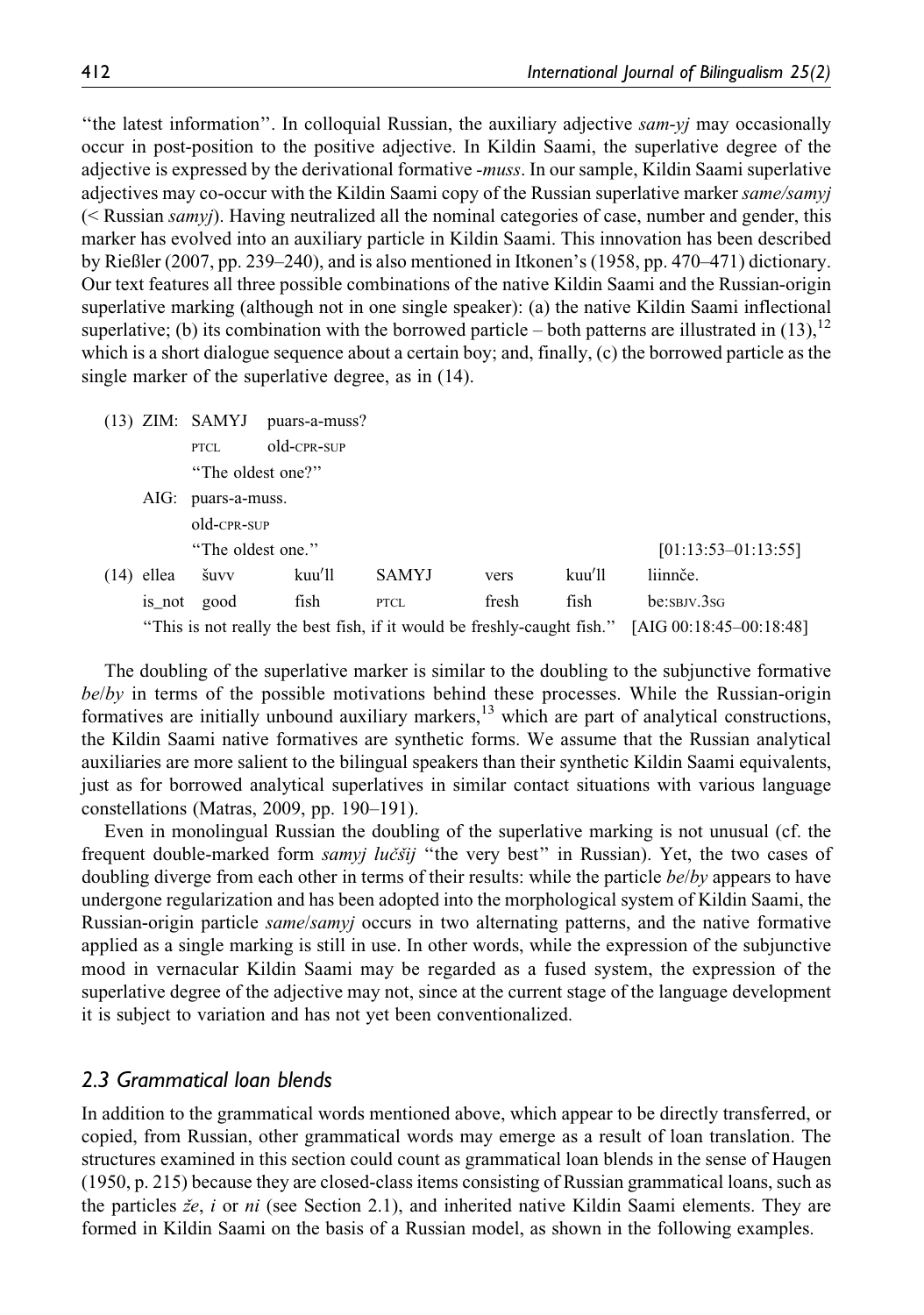- *nõ'dd-že* "also" consists of the Kildin particle *nõ'dd* "so, thus, like this" and the Russianorigin topic particle  $\breve{z}e$ , the function of which remains still the same in Kildin Saami (the first attestation of this particle dates back to the late 19th century, cf. Halász, 1883, p. 40, and the relevant dictionary entry in Itkonen, 1958, p. 546). The Russian words takže, tože, both meaning "also", are obvious models for the loan blend; both their first and second parts also occur as morphologically free, or unbound, forms, namely, the adverb and particle tak ''so'' as well as the demonstrative pronoun to "that", and the topic particle  $\check{z}e$ , which is an enclitic.
- $n\delta' d\delta i$  "like that", which is a combination of the Kildin particle  $n\delta' d\delta$  "so, thus, like this" and the Russian-origin particle  $i$ , is part of a larger unit, namely, the construction [kooxxt] (NP) VP, no dd-i V-IMP], as in kooxxt eevvdel poorrem, no dd-i logg! "As we ate it before, so do it!". The Russian equivalent of the example is *Kak ran'še kušali, tak i delaj*! "As we ate it before, so do it!", and the model is  $\lceil kak \rceil$  (NP) VP, tak i V-IMP] (see also Section 2.1). The interrogative adverb kak, a fixed slot of the Russian construction, is always expressed by the native Kildin Saami equivalent interrogative adverb kooxxt.
- $\bullet$  The Russian-origin negative particle *ni* is used in Kildin Saami negated pronouns and proadverbs,<sup>14</sup> such as  $ni$ -mii "nothing [NOM.SG]",  $ni$ -meenn "nothing [ACC.SG]",  $ni$ -ka' st "nowhere" and *ni-kooz* "nowhere (to)". An obvious basis for these words is the Russian pattern  $ni + Adv/Pro$ , for example, nigde "nowhere", nikuda "nowhere (to)" (Rießler, 2007, pp. 237– 238). The negative particle is an early Russian loan, attested already in the earliest recordings of Kildin (and Skolt) Saami (cf. the relevant dictionary entry in Itkonen, 1958, p. 280).

The peculiarity of the Russian-origin constituents of the aforementioned loan blends is that they all occur in the corpus both as parts of these loan blends and as independent particles. We attribute their emergence to the bilinguals' capacity to establish overlaps in the formal properties of linguistic constructions. The borrowed particles serve here as perceptual anchors that facilitate the activation of Russian constructions and eventually their transfer. In this regard, we may view these particles as similar to ''triggers'' in Clyne's (1967) sense. However, unlike triggers, they coactivate only the pattern, which is then filled by Kildin Saami words. Considering this fact, we conclude that the actual process behind the emergence of these transfers is loan translation, rather than partial loan translation. The observation that Kildin Saami speakers do not copy the overt structure in these cases and resort to loan translation is not surprising considering the community's linguistic ideology and norms, according to which Russian influence is to be minimized (see Section 3.2).

The grammatical loan blends given above show that Kildin Saami speakers regularly combine some Russian-origin grammatical words with Kildin Saami native forms. This consistency points to the fact that in calquing other Russian grammatical words and constructions, the speakers handle the reported grammatical words as part of their native inventory. The only peculiarity of these Russian-origin particles is that they happen to appear in grammatical loan blends. As such, the status of the examined Russian-origin loan blend parts as established borrowings lends support to the view that vernacular Kildin Saami is a fused lect.

# **3 Parallels between vernacular Kildin Saami and alternational codemixing**

The results of the prior analysis indicate that some of the Russian-origin elements in Kildin Saami have undergone regularization and no longer alternate with their Kildin Saami native equivalents. In this section, we will argue and provide evidence that the reported instances of fusion are grammaticized patterns of alternational mixing, in Muysken's (2000) sense. The analysis in this section will show that alternation is the dominant pattern of the distribution of Russian-origin items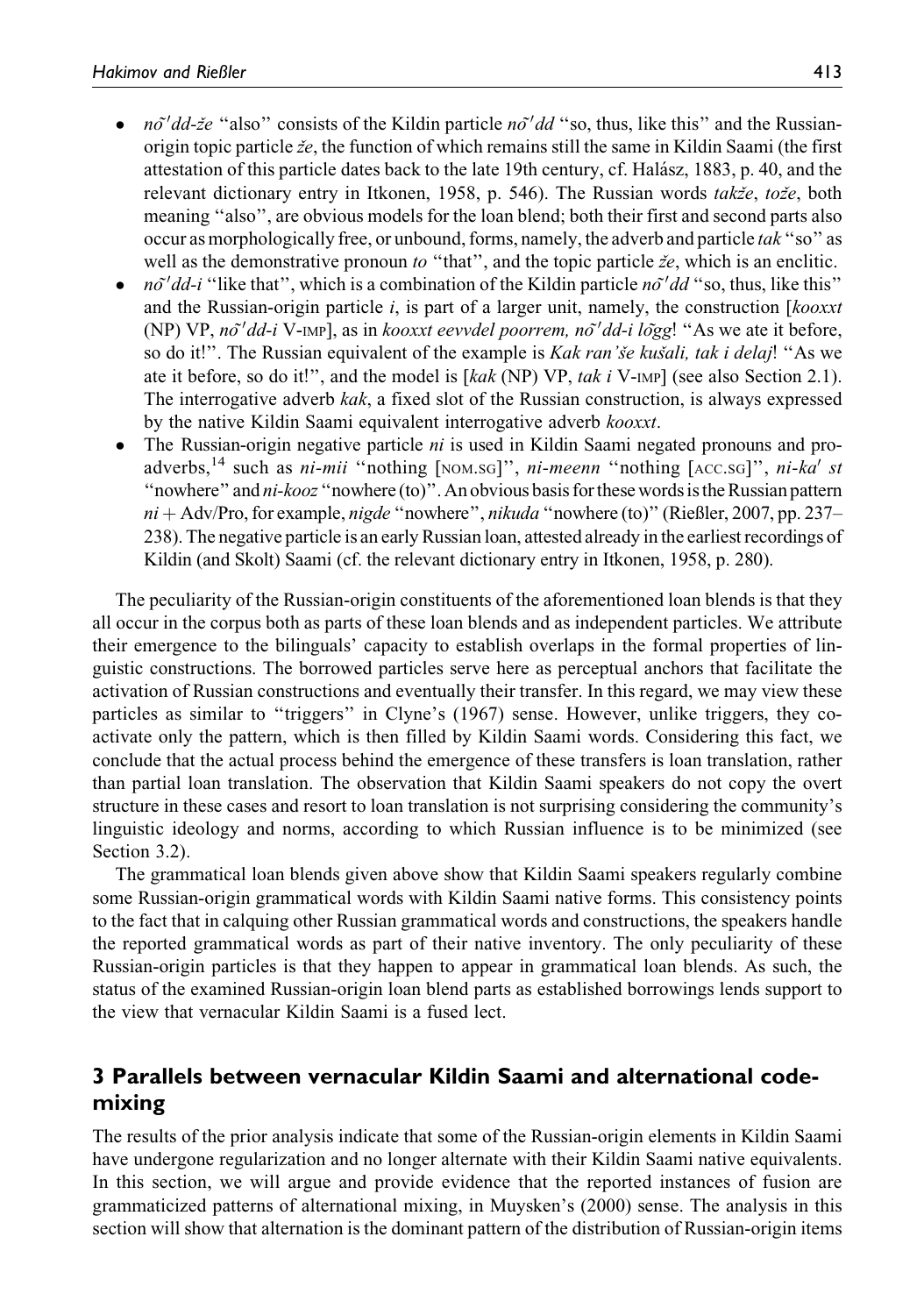in the otherwise Kildin Saami discourse. Alongside the Russian-origin Kildin Saami grammatical words examined above, numerous Russian-origin grammatical words are found to occur in language mixture, where they compete with Kildin Saami corresponding resources. However, it is not always possible to tell in every single instance without a detailed analysis, such as the one reported above, whether a specific Russian-origin item alternates with a native Kildin Saami equivalent, or whether it has already fused with Kildin Saami lexicon/grammar. For this reason, we avoid referring to the juxtaposition of native Kildin Saami and Russian-origin elements in the subsequent analysis as mixing, or fusion, although many of the Russian-origin elements mentioned below are still used in free variation with their Kildin Saami equivalents in our data and thus present instances of mixing proper.

The distribution of Russian-origin items and sequences parallels the patterns usually observed in alternational mixing, where structures from the contact languages alternate in such a way that neither of the languages is structurally dominant. According to Muysken (2000, pp. 96–98), such language mixture occurs (a) when a switched fragment spans several constituents or (b) when the switched fragments are structurally unrelated. It is convenient to consider these aspects of alternation in an isolated way and separately from each other, although instances complying with both requirements are also possible. While the length and complexity of a switched fragment are diagnostic of type A alternations (Muysken, 2000, p. 97), clause-peripheral switches are strongly indicative of type B alternations. Typical alternations of type B are elements that are structurally relatively independent of the clause, namely, discourse markers, discourse particles, adverbs and conjunctions (Muysken, 2000, pp. 97–102). In contact linguistics literature, these clause-peripheral elements are also referred to as ''utterance modifiers'', after Matras (1998). A major difference between Muysken's (2000) analysis of the language mixture involving utterance modifiers and other approaches concerns the type of mixing posited when the bilingual discourse is permeated with bilingual utterance modifiers. While Muysken analyses the clause-peripheral elements from one language in the discourse framed by the other language as alternations, both Matras (2009, p. 138) and Auer (1999, p. 317) conceive of these elements as insertions. Our analysis will be based on Muysken's proposal because his analysis links mixing types to structural and social factors.

The analysis of Russian-origin words in the corpus has revealed that the speakers produce sequences of Russian words for conversational code-switching or as alternational code-mixing of type A only sporadically. In the next section, we therefore concentrate on parallels between the distribution of Russian-origin words in vernacular Kildin Saami and patterns subsumed by type B alternation.

### *3.1 Distribution patterns of Russian-origin words similar to alternational mixing of type B*

Alternations of type B fall in our corpus into two patterns. One pattern, involving coordination (cf. Muysken, 2000, p. 100), occurs on only a single occasion and is given below.

| $(15)$ eji |                 |      | menn DAK eji |     | menn I                                        |     |                     | NE PEREŽIVAJ. eji                                                                                |            | menn DAK |                         |
|------------|-----------------|------|--------------|-----|-----------------------------------------------|-----|---------------------|--------------------------------------------------------------------------------------------------|------------|----------|-------------------------|
|            | <b>NEG</b>      | goes | PTCL         | NEG | goes                                          | and | <b>NEG</b>          | worry                                                                                            | <b>NEG</b> | goes     | PTCL                    |
|            | e <sub>11</sub> |      |              |     | mann. $[\ldots]$ mõji ŠČAS čaa'z, ČAJ         |     |                     |                                                                                                  | vallep.    |          |                         |
|            | NEG             | goes |              | we  | now                                           |     | water boiling water |                                                                                                  | pour       |          |                         |
|            |                 |      |              |     |                                               |     |                     | [There is no water coming out of the tap.] "It isn't coming, so what. Don't worry. Yes, it isn't |            |          |                         |
|            |                 |      |              |     | coming. Let's now pour water, boiling water." |     |                     |                                                                                                  |            |          | [ZIM 00:29:22-00:29:29] |

Example (15) contains a longer switch from Kildin Saami to Russian, which encompasses the coordinated negative imperative clause *i ne pereživaj* "and don't worry"; among the singly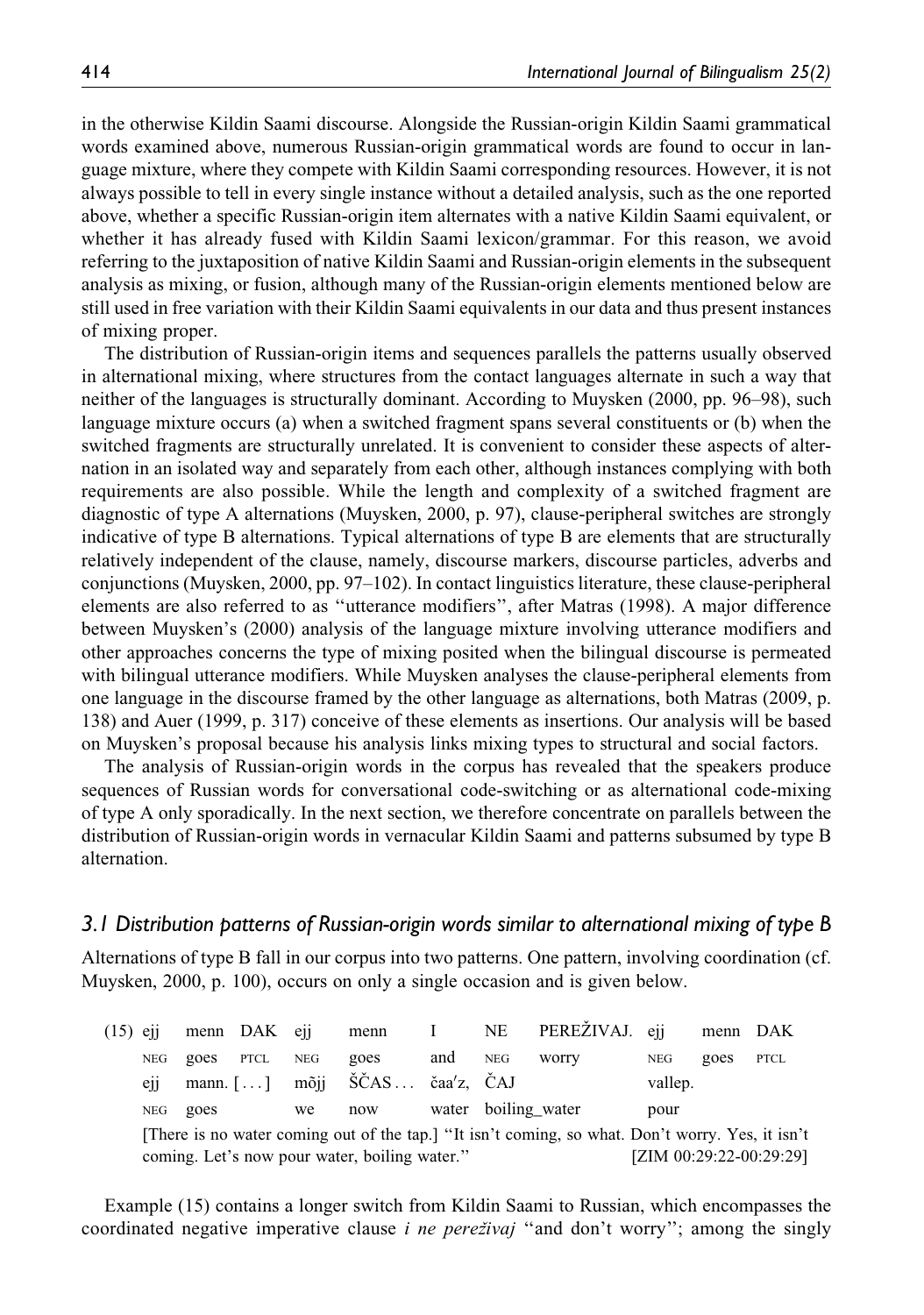occurring Russian-origin words are the discourse particle dak, the adverb  $\check{s}\check{c}$ as  $\check{c}$  (< sej $\check{c}$ as) "now" and the noun čajj "boiling water".<sup>15</sup>

The large majority of Russian-origin words in vernacular Kildin Saami are clauseperipheral elements such as discourse particles, discourse markers, conjunctions and adverb(ial)s. In this section, we will therefore offer a detailed outline of these Russian-origin elements in vernacular Kildin Saami. As some of these elements may be used in several functions – for example, as conjunctions and discourse particles – we therefore refer to them under the global umbrella term of discourse operators, which corresponds to the aforementioned term ''utterance modifiers''.

The discourse operators common to both Russian and vernacular Kildin Saami are usually associated with specific positions in the utterance, most commonly the positions at the clause boundaries. For example:

 $(16)$  A ESLI sõji jeev roškent, čoa'hpes, 'NACIT vuaji poorre. and if they NEG get\_red black it\_means can eat ''And if they don't redden, they are black, then one can eat them.''

[ZIM 00:41:46-00:41:50]

The utterance in (16) is a complex sentence containing a conditional clause with the Russianorigin subordinator je'sle/esli "if". The Russian-origin correlative adverb (z)načit "then" is in front of the matrix clause. The whole utterance is introduced by the Russian-origin turn-initial particle a ''and, but'', which contrasts the turn it prefaces to the immediately preceding utterance.

Russian-origin discourse particles often frame clauses consisting of native Kildin Saami words, for instance:

|  |  | (17) NU, poore soonn, KONECNO; NO mõ'nne leaji ii sane |           |                            |
|--|--|--------------------------------------------------------|-----------|----------------------------|
|  |  | PTCL eats he of course                                 | but to me | was myself                 |
|  |  | "Well, he did eat, of course, but to myself [it] was " |           | [MAP $00:45:42-00:45:45$ ] |

In (17), the first clause is prefaced by the Russian-origin turn-initial particle  $nu$  "well" and is followed by the Russian-origin discourse marker ko'nesne/konecno "of course". The second clause, which is unfinished, is introduced by the Russian-origin adversative conjunction  $n\hat{a}/n\hat{o}$  "but".

While turn-initial particles and conjunctions precede clauses and tags follow them, focus particles, which also occupy specific positions in the utterance, occur adjacent to the phrase they combine with. That is, like many epistemic markers, focus particles frequently appear within the clause, as in the example below.

|  |                  | $(18)$ NU VOT, munn TO $\angle$ E ta'mpe |       | liiiie. |                            |
|--|------------------|------------------------------------------|-------|---------|----------------------------|
|  | PTCL PTCL 1 PTCL |                                          | there | was     |                            |
|  |                  | "Well then, I was there too."            |       |         | [ZIM $00:15:52-00:15:54$ ] |

The Russian-origin focus particle to  $ze$  "also" in (18) immediately follows the focused element munn "I" and thus occupies a clause-internal position. Among other Russian-origin words that usually appear within the clause in our sample, we find modal words, phasal and progression adverbs, as well as some particles. These elements may sometimes cluster together, as in (19).

| $(19)$ munn DAK |                                                            | UŽE            | vuajile'hte, kooxxt |     | KÕÕPPTE javvvear. |                            |
|-----------------|------------------------------------------------------------|----------------|---------------------|-----|-------------------|----------------------------|
|                 | PTCL                                                       | already forgot |                     | how | cook              | flour soup                 |
|                 | "As to me, I've already forgotten how to cook flour soup." |                |                     |     |                   | [ZIM $00:44:40-00:44:43$ ] |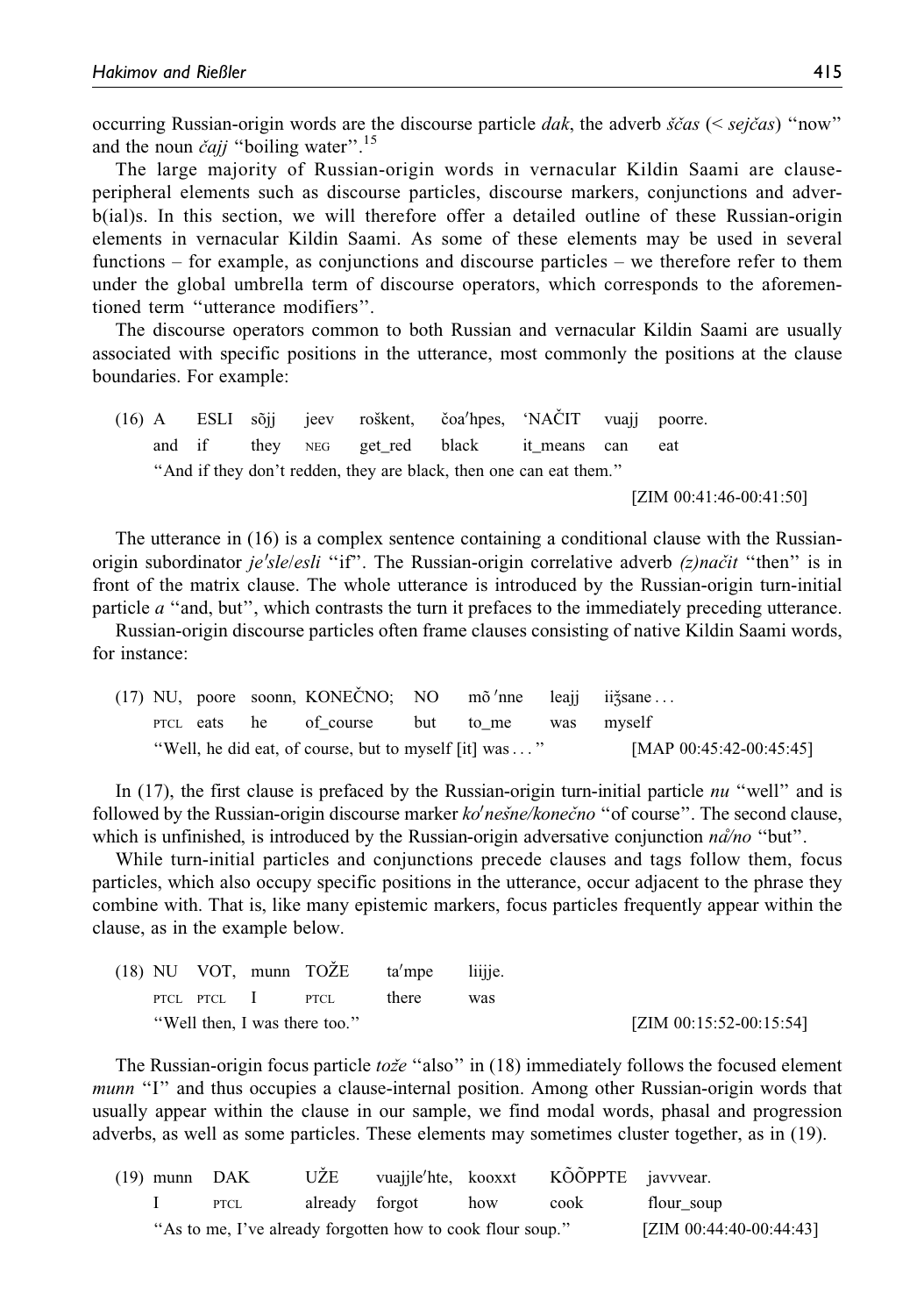| Turn-initial particles<br>Turn-final particles | a, davaj(te), nu, nu i, nu tak vot, nu vot, o-o, tak vot, vot<br>čto li, da, ladno, vot, vsë              |
|------------------------------------------------|-----------------------------------------------------------------------------------------------------------|
| Reception markers                              | aa, da, konečno, nee, net, ničego, ničego sebe, nu da, nu dak, nu i to xorošo, nu jasno,                  |
| Coordinators                                   | nu kak že, nu ladno, ogo, vo-vo(-vo), vot vidiš<br>a, da, i, ili, no, zato                                |
| <b>Subordinators</b>                           | čto, čto by, esli (esli $\dots$ tak $\dots$ ), poka, potomu čto, raz (raz $\dots$ tak $\dots$ ), (z)načit |

**Table 2.** Vernacular Kildin Saami Russian-origin discourse operators occurring solely, or predominantly at clause boundaries and between turns.

**Table 3.** Vernacular Kildin Saami Russian-origin discourse operators occurring in the turn-initial, medial and/ or final position.

| Concessive markers<br>Epistemic markers | ladno, pravda, v krajnem slučae, vse že, xotja by<br>dak, edinstvennoe čto, konečno, koroče, malo li, možet (byť), niskoľko, to, v obščem,<br>veď, voobšče, voobšče-to, vdrug, vsë ravno, znaete, znaeš, že |
|-----------------------------------------|-------------------------------------------------------------------------------------------------------------------------------------------------------------------------------------------------------------|
| Evidential markers                      | grit (< govorit), (mne) kažetsja, okazyvaetsja, razve, skorej vsego, vidimo, (z)načit                                                                                                                       |
| Focus particles                         | daže, kak raz, prosto, prjamo, tem bolee, toľko, tože                                                                                                                                                       |
| <b>Hesitation markers</b>               | èto, kak eë                                                                                                                                                                                                 |
| Modal words                             | dolžen, nado                                                                                                                                                                                                |

Here, the Russian-origin epistemic particle *dak* follows the native Kildin Saami pronoun *munn* "I" and successively combines with the Russian-origin phasal adverb  $u \bar{z}e$  "already".

As the word order in both Kildin Saami and Russian is relatively free, discourse operators, such as epistemic and hesitation markers, the modal words *nado* "(one) needs" and *dolžen* "(one) must", and adverbs may take virtually any position in the clause.<sup>16</sup> At the same time, the clause boundary is the preferred locus for Russian-origin discourse markers and conjunctions. This situation parallels the outlined mixing patterns of type B alternation, which involves the switching of discourse markers and tags at clause boundaries as well as the switching of clause-peripheral adverbials and particles (cf. Muysken, 2000, pp. 97–100).

We report the Russian-origin items occurring in our sample in Tables 2 and 3. For terminological simplicity, we refer to the listed items as ''operators'', without specifying their behaviour as particle- or discourse-marker-like, except when the categories maintain rather homogeneous inventories, as in the case of turn-initial particles.<sup>17</sup> Table 2 outlines the vernacular Kildin Saami Russian-origin discourse operators occurring at the clause boundary, while Table 3 gives Russianorigin items that appear in any position in the turn. As some of the discourse operators may fulfil different functions, we include them in each of these tables. For example, the item konecno "of course'' may function as a reception marker, placed at the beginning of the turn, but also as an epistemic marker with no fixed position.

Among the items listed in Table 2, only the reception markers may constitute separate conversational turns; all the other operators form parts of conversational turns. As such, the given Russian-origin items systematically occur at the clause boundary and thus strongly parallel alternational mixing of type B.

Although some of the items in Table 3 may constitute separate turns in Russian, such uses are not attested in our data. The majority of the given items may appear in any position in the turn and in the clause, but the distribution of some few items is restricted to specific positions. These include the aforementioned focus particle to  $\check{z}e$ , the listed hesitation markers and the epistemic markers  $\check{z}e$ and to, which are all associated with the clause-medial position. Other clause-peripheral elements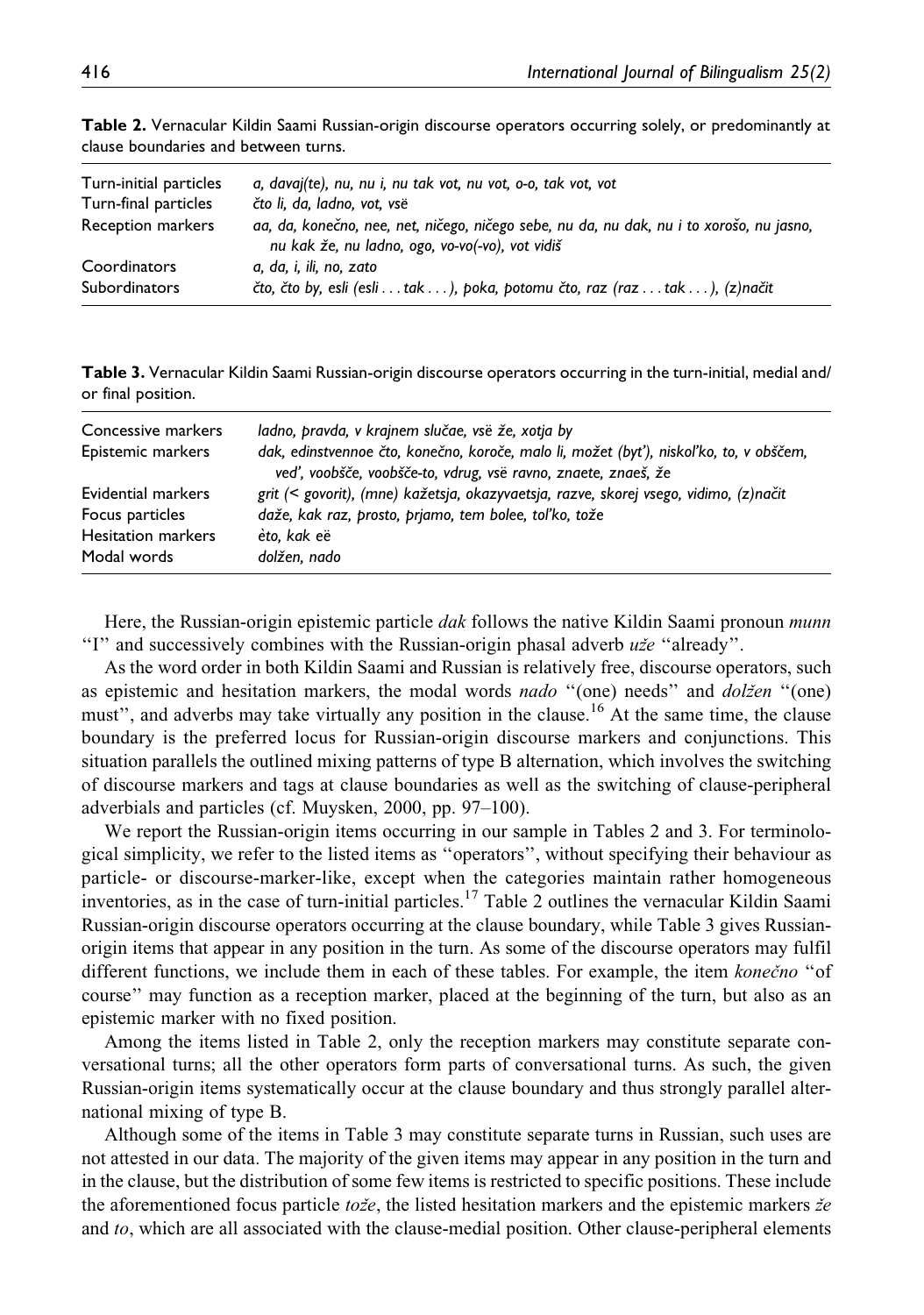| Phasal adverbs                         |                         | boľše $(+)$ NEG) "any more", uže "already"                                                                                                                                                                         |
|----------------------------------------|-------------------------|--------------------------------------------------------------------------------------------------------------------------------------------------------------------------------------------------------------------|
|                                        |                         | Temporal adverb(ial)s Time position pervyj raz "the first time", sčas (< sejčas) "now", skoro "soon", (s)načala<br>"at first", teper' "now", togda "then", v eto vremja "at that time"                             |
|                                        | Duration<br>punctuality | poka "as long as", razom "at once", srazu "straight away"                                                                                                                                                          |
| Modal adverb(ial)s                     | Frequency               | opjat' "again", snova "anew", vsegda "always", vse vremja "all the time"<br>bokom "sideward", to že samoe "in the same manner"                                                                                     |
| Quality adverbs<br>Progression markers |                         | lučše "better" (predicative), poxuže "worse" (predicative)<br>dal'še "further on", potom "then"                                                                                                                    |
| Degree adverbs<br>Other adverb(ial)s   |                         | čuť "almost", čuť-čuť "a tiny bit", nemnožko "a little", stoľko "so much"<br>po-moemu "in my opinion", počemu "why", počemu-to "for some reason",<br>poetomu "that's why", tut "here", v krajnem slučae "at worst" |

**Table 4.** Vernacular Kildin Saami Russian-origin adverbs and adverbials.

of Russian origin that may occupy any position in vernacular Kildin Saami clauses are adverbs and adverbial phrases. After discourse operators, these items form the largest group of Russian-origin words in vernacular Kildin Saami. Table 4 provides the functional/semantic subsets of the adverbs and adverbial phrases attested in the corpus.

The widespread use of Russian-origin adverbs and adverbials in Kildin Saami is similar to the mixing of adverbial modifiers, another property of alternational mixing (cf. Muysken, 2000, p. 100). At the same time, Russian prepositional phrases occur rarely in the examined data; they are scarce and limited to specific lexical items, as in the example below:

|                 | $(20)$ VOT                                                                                      | puadd | V    | AVGUST-E. |  | Bedd                           |  | keeže Galjast. | <b>ESLI</b>                |
|-----------------|-------------------------------------------------------------------------------------------------|-------|------|-----------|--|--------------------------------|--|----------------|----------------------------|
|                 | <b>PTCL</b>                                                                                     | comes | 1n   |           |  | August-PREP.SG.M one needs ask |  | Galva          | if                         |
|                 | jevlak,<br>must                                                                                 |       | liev | moajnas.  |  |                                |  |                |                            |
|                 | not with her<br>with me                                                                         |       | are  | stories   |  |                                |  |                |                            |
|                 | "When Galya comes in August, we will need to ask her. If she doesn't have it [the book], I have |       |      |           |  |                                |  |                |                            |
| (the) stories." |                                                                                                 |       |      |           |  |                                |  |                | [ZIM $00:43:22-00:43:25$ ] |

Apart from the Russian-origin function words, namely the turn-initial particle vot and the conditional subordinator je'sle/esli, the utterance in (20) contains the Russian prepositional phrase v avguste ''in August'', serving as a temporal adverbial. The contact languages utilize differing constructions in temporal expressions with month names: Russian draws on prepositional phrases, as in the current example, while Kildin Saami employs nominal phrases, such as *aavgusst-maanes't* "August-month[LOC.SG]".<sup>18</sup> As revealed by the data, the speakers use both strategies, but the Russian construction appears to be the more frequent and the more accessible one. In several instances, the speakers select this construction first and then repair their utterances by producing the Kildin Saami equivalent, for example:

 $(21)$  munn tõije ... munn tõije saå'rme. ČTO mõii V AVGUST-... V I you I you tell that we in August in AVGUST-E ... AVGUSST-maan-es't jåddjep Kårdeggsõjjda? August-PREP.SG.M August-month-LOC.SG drive to\_Voronensk "Have I told you that in August, we are going to the village of Kårdegg?" [ZIM 00:05:34-00:05:40]

As opposed to this tendency, Russian material involving discourse operators or adverbials is never subject to language repair in our corpus.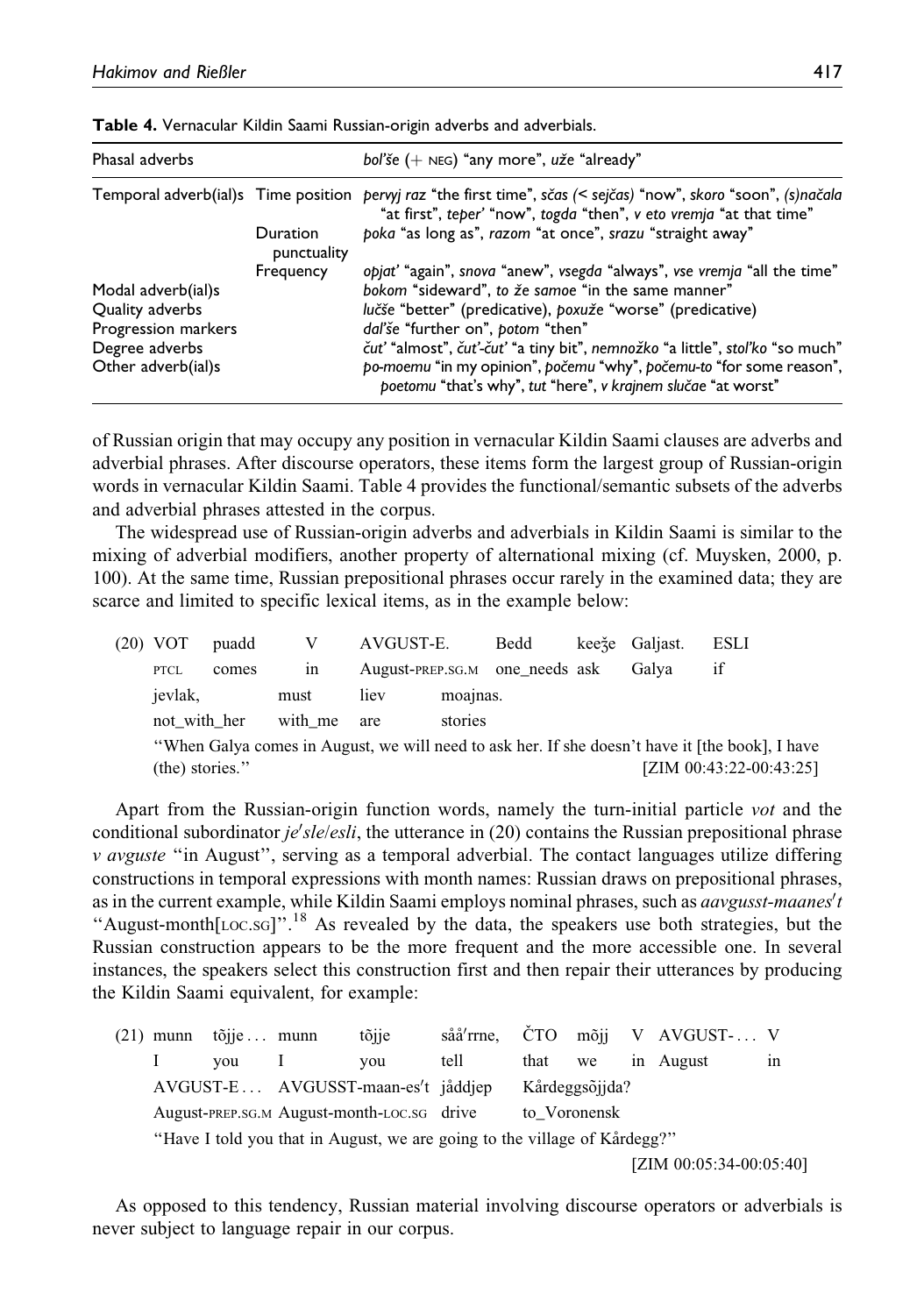Crucially, the native Kildin Saami equivalents of some of the reported Russian-origin discourse operators also occur in the sample. For example, the discourse marker ujnak ''you see'' alternates with the Russian-origin equivalent vidis, and the focus particle te'l has the Russian-origin equivalent vot. These forms contribute to (individual) stylistic variation, and are indicative of conventionalized mixing. Hence, their use in vernacular Kildin Saami is best conceived of as Muysken's alternational mixing. However, we cannot speak of conventionalized mixing when Russian-origin items have fused with the Kildin Saami system and their native Kildin Saami equivalents are no longer attested in vernacular speech. Since the process of fusion does not affect the reported Russian-origin elements in total, we consider this process as partial.

# *3.2 Factors behind the alternation-based distribution of Russian-origin words in vernacular Kildin Saami*

Our analysis has indicated that striking parallels exist between the distribution of fused and mixed Russian-origin elements in vernacular Kildin Saami and Muysken's alternational pattern, particularly the mixing at the clause periphery. In this section we ask which factors, structural, or social, have contributed to the emergence of this mixing type.

Regarding structural factors, the literature has frequently drawn on typological similarity between the contact languages as an explanatory factor (cf. e.g. Myers-Scotton, 2002, pp. 146– 148). Kildin Saami and Russian share a number of structural features: both languages count as fusional languages, using a system of declension classes in the nominal and the verbal inflection; they are both characterized by flexible word order. There is still a substantial difference in the syntactic patterns between the languages, namely, while Kildin Saami relies almost exclusively on postpositions, Russian, like other Slavic languages, maintains prepositions, although postpositions also exist. According to Muysken (2000, p. 247), a likely type of mixing in a pair of typologically similar languages is congruent lexicalization. Muysken (2000, p. 249) asserts that ''[a]s the extent of language contact grows the type of mixing will shift from insertional to either alternation or congruent lexicalization''. Considering the parallels in the grammars of Russian and Kildin Saami, we could well assume that congruent lexicalization would be the dominant type of mixing in this language constellation, but the lexical distance between the languages involved may favour insertion (cf. Muysken, 2013, p. 714). Instead, the major pattern in our data is alternational mixing. Obviously, structural factors alone may not account for the emergence and development of mixing in a specific community. For this reason, considering other factors, including historical and social conditions of language use, is indispensable (Muysken, 2000; Matras, 2009, p. 136). On a similar note, Law (2014, p. 162) contends that ''while pressures to collapse certain elements of languages [such as discourse operators] in bilinguals are cognitive, social factors condition what elements can be collapsed, and which ones must be kept separate''. In other words, social factors such as linguistic ideologies and language awareness regulate the use of linguistic resources in a speaker as well as in a speaker community.

Alternational mixing has frequently been observed in communities with strong group and language loyalty. A relevant example is Treffers-Daller's (1994) study of Dutch-French codemixing in Brussels. She attributes the dominance of alternational mixing in her sample to the fact that speakers of Dutch and French maintain distinct ethnic and linguistic identities. Furthermore, the political competition between the languages leads to their rigid separation and hampers more intimate types of mixing, such as insertion and congruent lexicalization (cf. Muysken, 2013, p. 741). In other words, alternation as a juxtaposition strategy is typically related to attitudinal factors, such as language identity and political competition.

Muysken's (2000, pp. 247–248) observations regarding the relationship between alternational mixing and linguistic attitudes converge with the language situation of Kildin Saami. As reported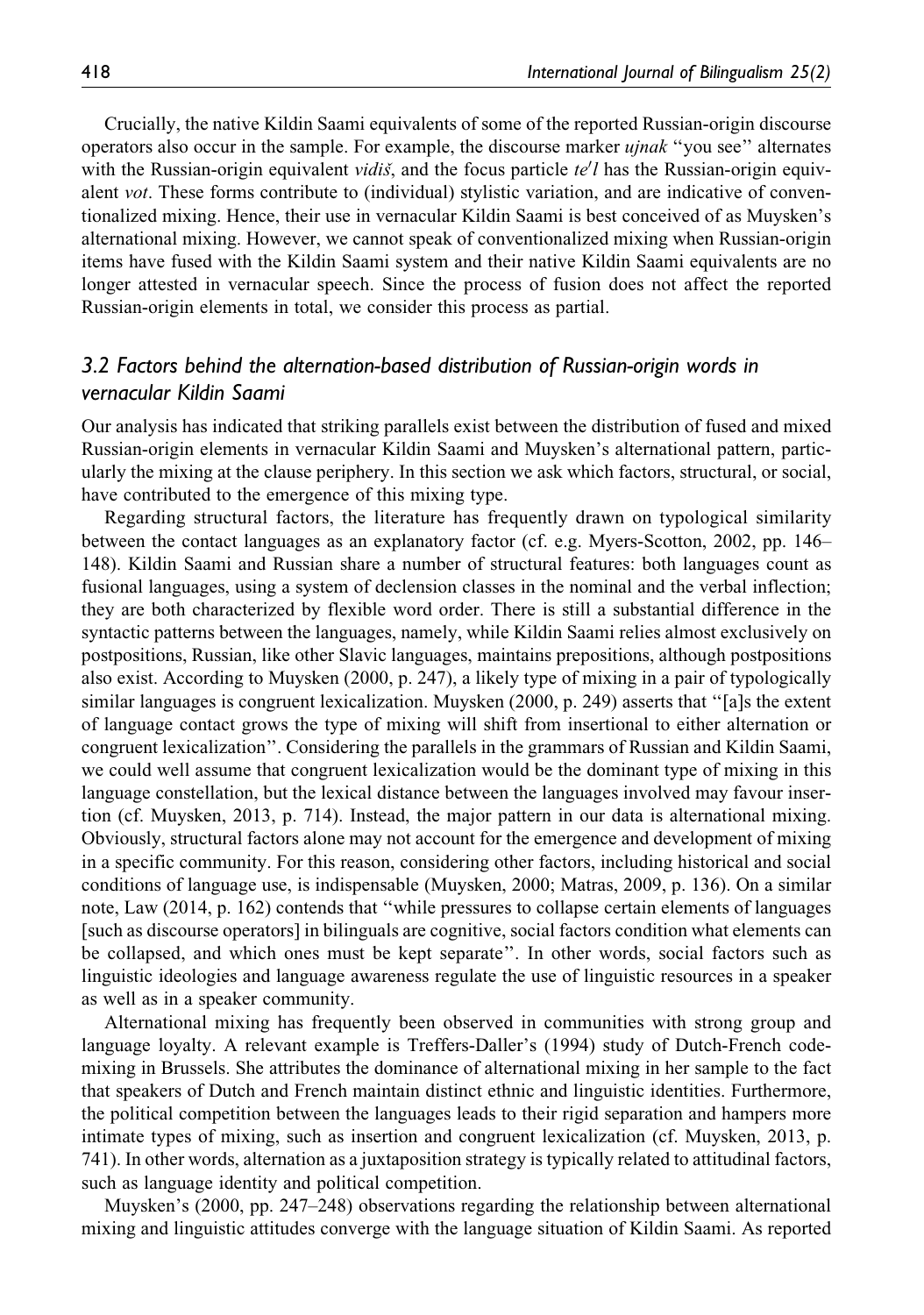by Scheller (2013, p. 400, passim), $19$  although the language is critically endangered and oral language transmission has stopped, language identity and the wish to revitalize the language is strong. Both active and passive speakers participate in public discourse on the ''native language'', and symbolic language use as a marker of identity is widespread. The correlation between alternational mixing and strong ethnic identity may also be found in other ethnic-minority communities in the Russian Federation. For instance, the mixing patterns in the bilingual speech of Russian-German communities in Siberia, as described by Blankenhorn (2003), are very similar to the mixing patterns observed in vernacular Kildin Saami, and the interviewed Russian Germans also expressed strong feelings of belonging to their ethnic group.

A cognitive account of the link between purist language attitudes, based on strong language identity feelings, and alternational mixing pertains to the degree of conceptual saliency of the elements subject to selection in bilingual speech. Backus (1996) establishes a correlation between an element's semantic specificity and its saliency potential. He asserts that semantically specific elements, which usually correspond to content words, have a greater saliency potential than schematic elements, such as function words (although even a schematic element ''can receive an increase in salience'', Backus, 1996, p. 122). That is, the source-language content words, which are usually involved in insertional mixing, are selected because they are conceptually salient. A more general view implies that conceptual saliency facilitates not only the selection of an element, but also its inhibition. The amount of insertional mixing may be reduced when speakers avoid the selection of content words in the other language, owing to their purist attitudes. Since function words have a low degree of conceptual saliency, they not only tend to defy selection, but also inhibition. We thus assume that differing saliency potentials of content words and of function words are responsible for the successful minimization of Russian content word insertions in vernacular Kildin Saami and the failure to avoid Russian grammatical words altogether. We suggest that inhibition processes result in the dominance of Russian-origin grammatical words and discourse operators in vernacular Kildin Saami.

Alternative explanations of the widespread use of clause-peripheral elements in bilingual discourse pertain to the nature of clause-peripheral items. Matras (1998) and Auer (2014) assert that clause-peripheral elements behave differently from content words because they operate on a metapragmatic level; they direct ''the hearer towards the intended interpretation of the speaker's utterance'' (Auer, 2014, p. 314). In a bilingual individual, these functions of discourse operators are fulfilled by two systems of utterance modifiers, attributed to each of the bilingual's languages. Matras (1998) argues that operating the two systems of utterance modifiers in online speech production results in an added cognitive load in the bilingual speaker. The bilingual speaker's response is thus the collapsing of the two systems into one and a concurrent decrease in cognitive load. In our view, this functional explanation of fusion in the domain of discourse operators and an account attributing it to discourse operators' low saliency are not mutually exclusive.

## **4 Conclusions**

Our study has focused on the dynamic nature of incipient fusion, its relation to language mixing and its further development in a situation of long-standing bilingualism. Our analysis shows that vernacular Kildin Saami is a fused lect that has adopted a substantial number of Russian grammatical words, all of which are unbound forms. However, not all Russian-origin items have developed to conventional grammatical markers, many of them still alternate with Kildin Saami native equivalents.

We have used three diagnostic criteria for distinguishing mixing from fusion. The proposed criteria apply not only to borrowed grammatical words and their usage patterns, but also to pairs of synonyms consisting of a borrowed and a native grammatical word. The criteria include (a)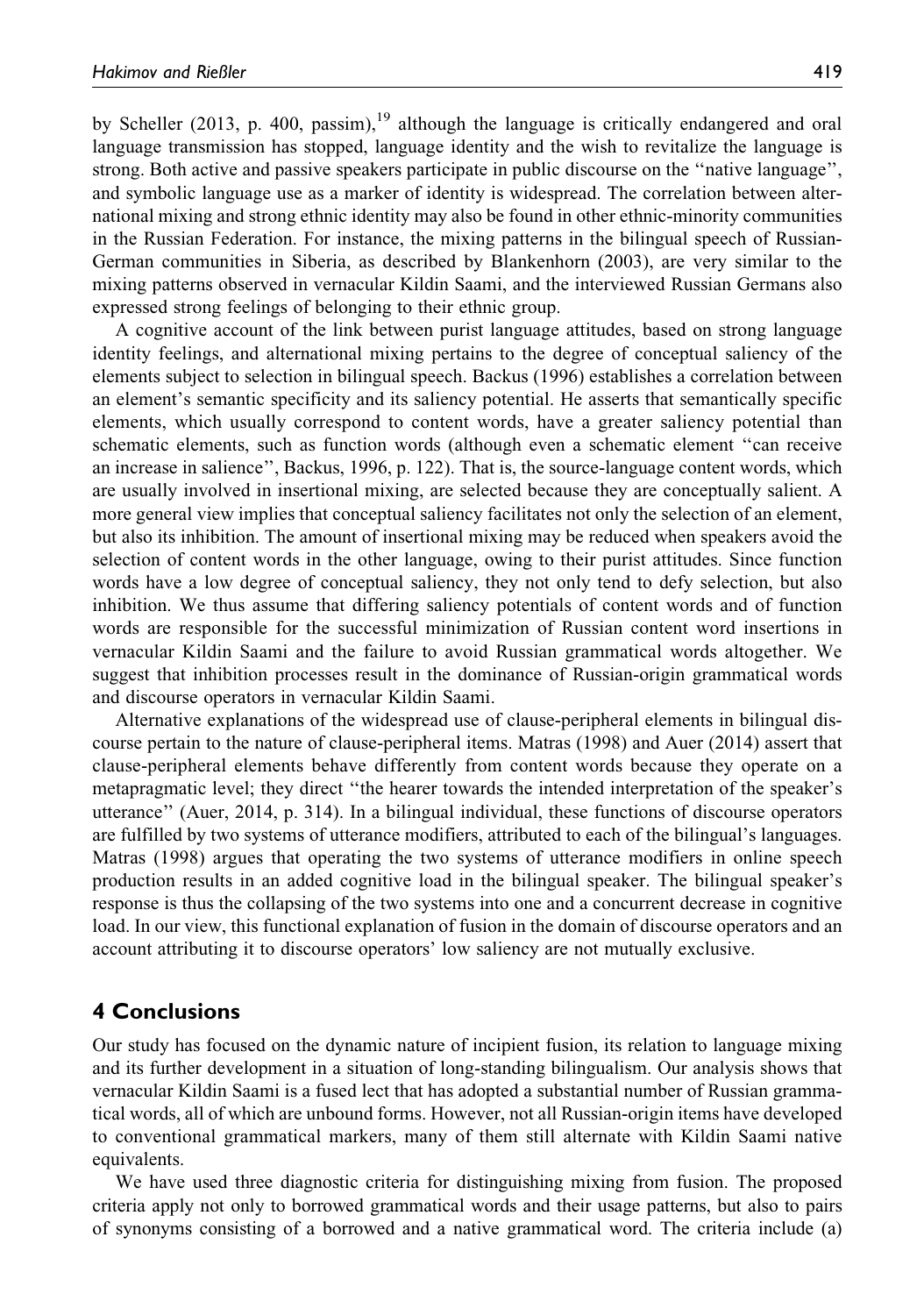regularization of the usage patterns of a borrowed item, (b) a change in the functionality of a member of a synonym pair and (c) constructional transfer involving borrowed elements. The results of the application of these criteria are by and large supported by the attestations of these items in the early records of Kildin Saami vernacular speech. We therefore argue that these criteria are reliable indicators of the status of borrowed grammatical words as established loans. They can be applied as indicators of fusion even to contact varieties with little, or undocumented, linguistic histories.

Finally, the analysis of the recorded data has revealed that a conspicuous overlap exists between the distribution of Russian-origin items in vernacular Kildin Saami and Muysken's (2000) patterns of alternational mixing. This supports our hypothesis that the fused lect has emerged from alternational mixing. The reported mixing patterns also conform to the social conditions of language contact situations in which alternational mixing is commonplace. Kildin Saami speakers, distinguished by a unique ethnic and linguistic identity, strive to maintain language separation in their daily communication, although it is never strict. It is important to emphasize, however, that the patterns reported here were observed in the speech of elderly speakers, and that other mixing types could be found in younger speakers.

### **Acknowledgements**

We are very grateful to Peter Auer for his elaborate discussion of an earlier version of this paper. Other valuable comments were given by Rogier Blokland, Niko Partanen, Joshua Wilbur, Evgenia Zhivotova and an anonymous peer-reviewer. Nikolay Hakimov's research was carried out during his service at the University of Innsbruck, to which he is grateful for all sorts of support. Special thanks are due to Appolinarija Ivanovna Golykh, Zinaida Ivanovna Makarova, Marija Alekseevna Popova<sup>20</sup> and numerous other native Kildin Saami speakers for working with the Kola Saami Documentation Project as language consultants. We also have to thank Nadezhda Zolotukhina for her help with transcriptions and translations.

### **Declaration of Conflicting Interests**

The author(s) declared no potential conflicts of interest with respect to the research, authorship, and/or publication of this article.

## **Funding**

The authors disclosed receipt of the following financial support for the research, authorship and/or publication of this article: Michael Rießler's work was part of the project ''Corpus-Based Comparative Description of Kildin and Ter Saami, Russian Federation" (2012–2016), supported by the German Science Foundation (grant RI 1740/2) and the University of Freiburg.

### **Notes**

- 1. With the exception of several works by Pineda (especially Pineda, 2008, 2009, 2017), which, however, present only preliminary results of the author's PhD project. The results of his dissertation, which has not been defended yet, were not available to us.
- 2. The original settlement area of the Kårdegg-Saami group was situated at the Voron'ja River, which flows from the central Kola Peninsula north into the Barents Sea. The village of Voron'je/Voronensk was flooded when the river was dammed in the 1970s to drive a hydroelectric station, and all Kårdegg-Saami resettled.
- 3. Lovozero is a village with a population of around 3000 inhabitants. Ethnic Saami people constitute less than one third of the population; a large part of them were forcibly relocated to Lovozero from other places.
- 4. See [https://www.eva.mpg.de/lingua/resources/glossing-rules.php;](https://www.eva.mpg.de/lingua/resources/glossing-rules.php) abbreviations not found there are as follows: CPR (comparative), SUP (superlative).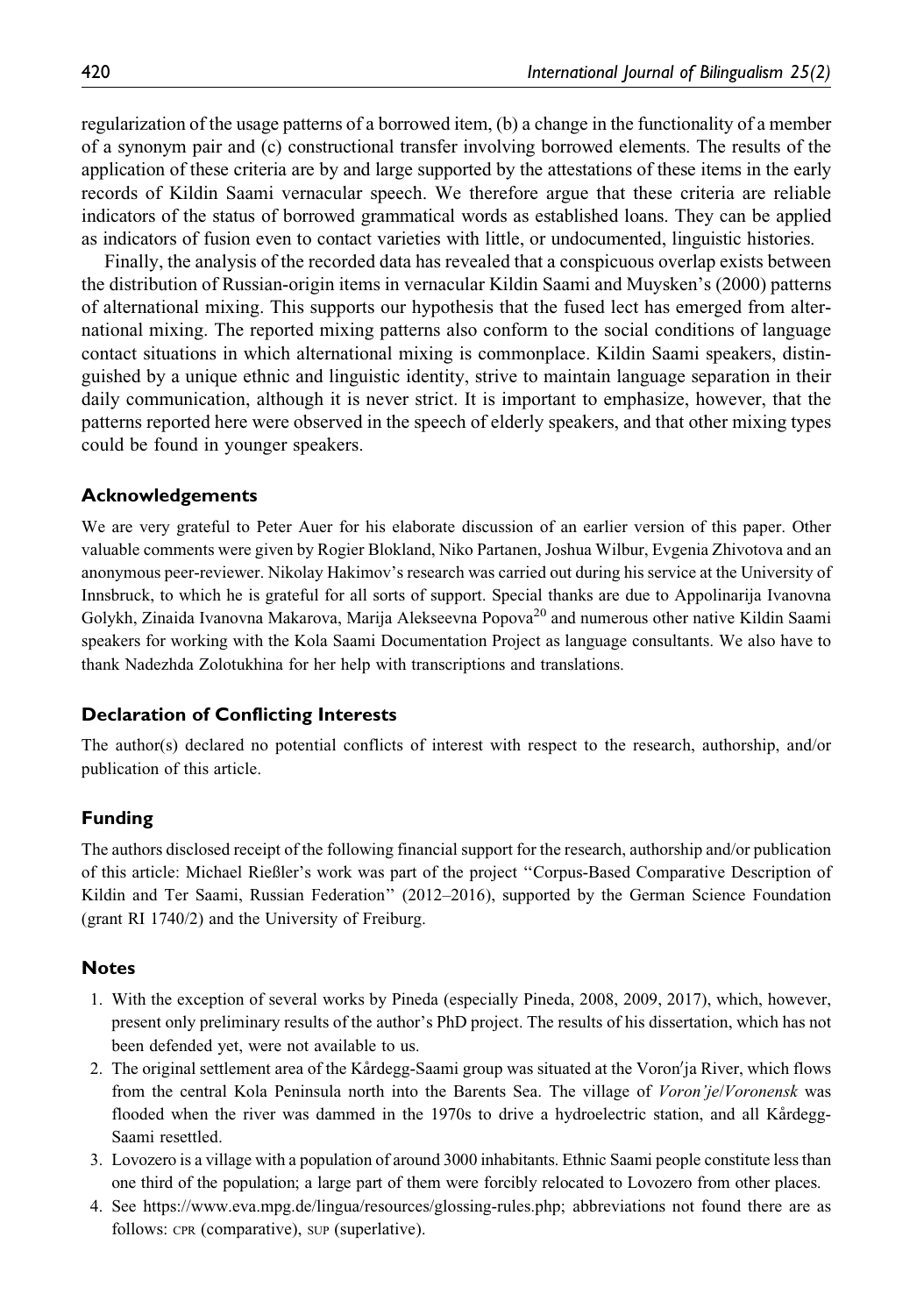- 5. Our own original recordings are stored (as sessions sjd20060717kitchen, sjd20060612aaa-saamisport and sjd19750000asf-piennemoajnas) in the archive of the Kola Saami Documentation Project KSDP, https://hdl.handle.net/1839/b6875bc1-f810-4f01-b5c8-2823b478d23f [accessed 25 May 2020].
- 6.<http://dobes.mpi.nl/projects/sami/> [accessed 25 May 2020].
- 7. The conjunction ja ''and'' is found in all Saamic languages and is inherited from at least Common Saamic, into which it was borrowed from Finnic. However, its ultimate origin is Proto-Germanic (Sammallahti, 1998, p. 249).
- 8. The Russian equivalent of this sentence is Kak po-saamski, po-saamski i sdelaem. ''Like the Saami way, the Saami way we'll do it". The adverb no''dd "so" is reduced because the adverb saamas "the Saami way'' is reiterated.
- 9. With the exception of Antonova (2014), who includes its functions as a particle (but not as a conjunction).
- 10. This is against the analysis of  $\frac{\dot{x}}{\dot{\theta}}$  / $\frac{\dot{x}}{\dot{\theta}}$  as a "true *that*-type complementizer" by Kotcheva and Rießler (2016), who were not aware that these examples exist.
- 11. In Saami linguistics subjunctive mood is usually described as conditional mood.
- 12. AIG in example 13 may look like other-repair, but the intonation patterns suggest that it is repetition, rather than repair.
- 13. Applying Muysken's (2000) model, the use of these Russian-origin markers together with their Kildin Saami equivalents would have emerged from alternational mixing because both the expression of the subjunctive and that of the superlative degree of adjectives are syntactic processes in Russian. However, considering the fact that some syntactic properties of these auxiliaries are lost in vernacular Kildin Saami, an analysis of these forms as insertions is preferred.
- 14. The negative particle ni can also attach to non-question words, for example, NI eft vuer [PTCL one:ACC time:Acc.sG] "not a single time" (cf. the sentence Sojj jeevla NI eft vuer ujjna NEGRITANSKIJ caår ''They have never seen a black king'' in the children's novel by Lindgren (2013, p. 13)), but our spoken data do not contain such usage. Furthermore, *ni* is also part of the correlative negative conjunction  $ni - ni$ ''neither, nor'', which is also borrowed from Russian.
- 15. The noun *čajj* "tea, boiling water" is assigned the accusative case (marked by means of stem gradation in Kildin Saami, hence the shortened final consonant  $\check{c}a\check{j}$  and is thus a morphophonologically and morphosyntactically integrated insertion.
- 16. The modal words nado "(one) needs" and dolžen "(one) must" combine with infinitives, but their position is relatively free in both Russian and Kildin Saami.
- 17. In the tradition of research carried out in the Soviet Union and Russia, these elements are generally classified as particles, while items comprising several orthographic words are usually labelled as ''set phrases" (ustojčivye sočetanija).
- 18. The names of the months in Kildin Saami nominal phrases are Russian borrowings (or compounds with the Russian name and the native word for ''month''). Native Kildin Saami names of the months exist but are obsolescent.
- 19. Scheller's (2013) report is also backed up by Michael Rießler's observations during his fieldwork with Kildin Saami speakers.
- 20. Our main language informants, featuring in the analysed recording, did not want to be anonymized.

# **References**

- Abercromby, J (1895) The earliest list of Russian Lapp words. Suomalais-Ugrilaisen Seuran Aikakauskirja  $13(2): 1-8.$
- Afanas'eva, NE, Antonova, AA, Gluchov, BA, et al. (1985) Saamsko-russkij slovar' (RD Kuruč ed). Russkij jazyk.
- Antonova, AA (2014) Saamsko-russkij slovar' (AM Ageeva, SN Galkin, & DM Chomjuk, et al eds) ANO Arktičeskij centr naučnich issledovanij i èkspertiz.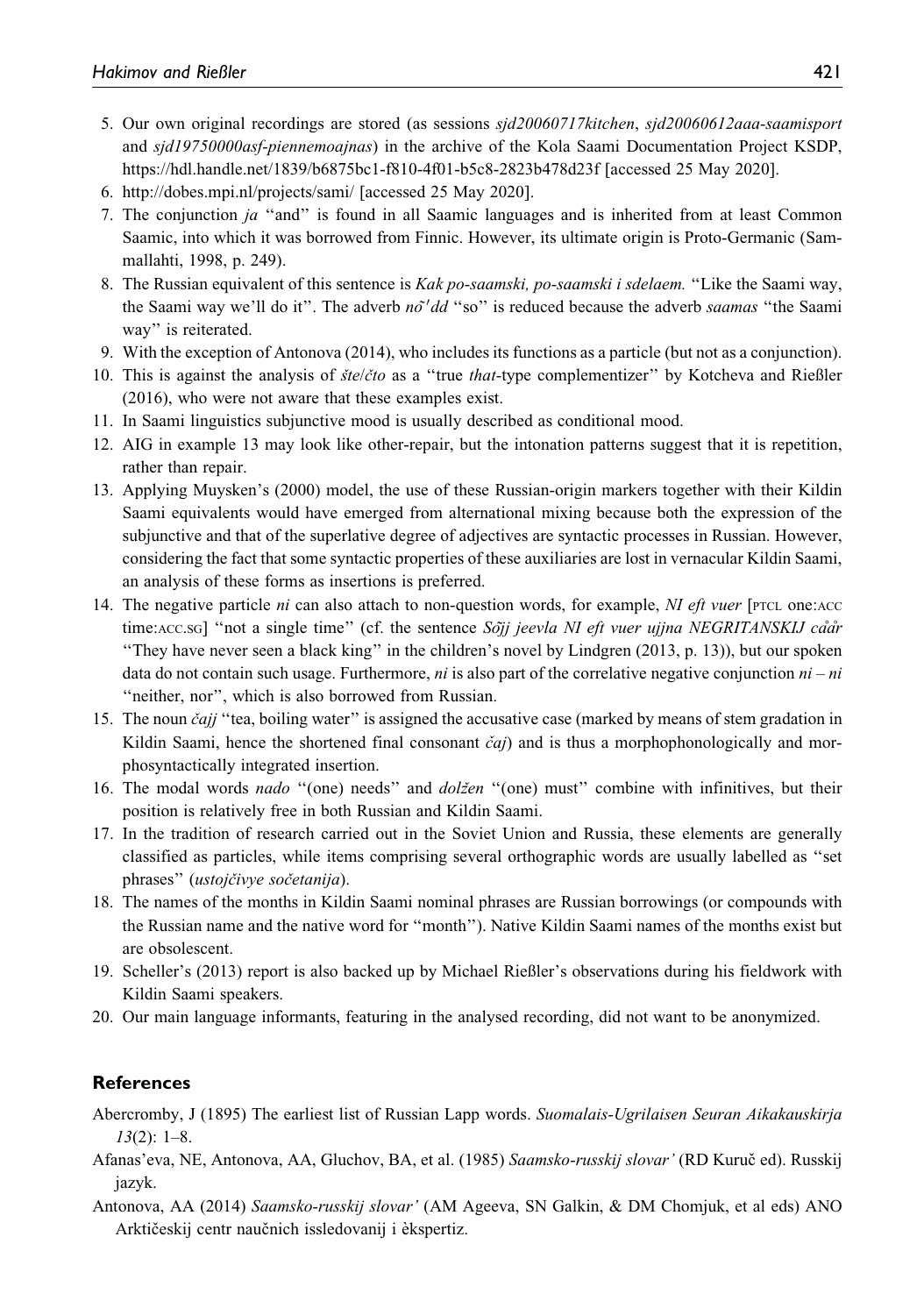- Auer, P (1999) From codeswitching via language mixing to fused lects: Toward a dynamic typology of bilingual speech. The International Journal of Bilingualism 3(4): 309–332.
- Auer, P (2014) Language mixing and language fusion: When bilingual talk becomes monolingual. In: J Besters-Dilger, C Dermarkar, S Pfänder, & A. Rabus (eds) Congruence in Contact-Induced Language Change: Language Families, Typological Resemblance, and Perceived Similarity. De Gruyter, pp. 294–334.
- Backus, A (1996) Two in One: Bilingual Speech of Turkish Immigrants in The Netherlands. Tilburg University Press.
- Backus, A (2003) Can a mixed language be conventionalized alternational codeswitching? In: Y Matras & P Bakker (eds) The Mixed Language Debate: Theoretical and Empirical Advances. Mouton de Gruyter, pp. 237–270.
- Backus, A (2015) A usage-based approach to code-switching: The need for reconciling structure and function. In: G Stell & K Yakpo (eds) Code-Switching between Structural and Sociolinguistic Perspectives. De Gruyter, pp. 19–38.
- Backus, A, & Demircay, D (2015) Complex code-switching: creating equivalence between Turkish and Dutch in bilingual speech. Paper presented at the 10th International Symposium on Bilingualis (ISB 10), Rutgers University, New Brunswick, NJ.
- Blankenhorn, R (2003) Pragmatische Spezifika der Kommunikation von Russlanddeutschen in Sibirien: Entlehnung von Diskursmarkern und Modifikatoren sowie Code-Switching. Peter Lang.
- Blokland, R, & Rießler, M (2011) Saami-Russian-Komi contacts on the Kola Peninsula. In: C Hasselblatt, P Houtzagers, & R van Pareren (eds) Rodopi, pp. 5–26.
- Clyne, M (1967) Transference and Triggering: Observations on the Language Assimilation of Postwar German-Speaking Migrants in Australia. Martinus Nijhoff.
- Endjukovskij, AG (1937) Saamskij (loparskij) jazyk. In: GN Prokof'ev (ed) Jazyki i pis'mennost' narodov severa: Vol. 1. Jazyki i pis'mennost' samoedskich i finno-ugorskich narodov. Učpedgiz, pp. 125-162.
- Genetz, A (1895) Bemerkungen zum obigen. Suomalais-Ugrilaisen Seuran Aikakauskirja 13(2): 8–10.
- Goria, E (2020) The road to fusion: The evolution of bilingual speech across three generations of speakers. International Journal of Bilingualism. DOI: 10.1177/1367006920922436.
- Goria, E (2018) Inglese e spagnolo a Gibilterra: Le dinamiche del discorso bilingue. Caissa.
- Grosjean, F (1982) Life with Two Languages: An Introduction to Bilingualism. Harvard University Press.
- Halász, I (1883) Orosz-lapp nyelvtani vázlat. Nyelvtudományi közlemények 17: 1–45.
- Haugen, E (1950) The analysis of linguistic borrowing. Language 26(2): 210–231.
- Itkonen, TI (ed) (1931) Koltan- ja kuolanlappalaisia satuja. Suomalais-Ugrilainen Seura.
- Itkonen, TI (1958) Koltan- ja kuolanlapin sanakirja. Suomalais-Ugrilainen Seura.
- Johanson, L (1997) Kopien russischer Konjunktionen in türkischen Sprachen. In D Huber & E Worbs (eds) Ars transferendi: Sprache, Übersetzung, Interkulturalität. Peter Lang, pp. 115–121.
- Kert, GM (1961) Obrazcy saamskoj reči: Materialy po jazyku i fol'kloru saamov Kol'skogo poluostrova (kil'dinskij i iokan'gskij dialekty). Nauka.
- Kert, GM (1971) Saamskij jazyk (kil'dinskij dialekt): Fonetika, morfologija, sintaksis. Nauka.
- King, RE (2000) The Lexical Basis of Grammatical Borrowing: A Prince Edward Island French Case Study. John Benjamins.
- Kotcheva, K, & Rießler, M (2016) Clausal complementation in Kildin, North and Skolt Saami. In: K Boye & P Kehayov (eds) Complementizer Semantics in European languages. De Gruyter Mouton, pp. 499–528.
- Kuruč, RD, Afanas'eva, NE, & Vinogradova, IV (1995) Pravila orfografii i punktuacii saamskogo jazyka. Murmansk: Murmanskij sektor lingvističeskich problem finnougorskich narodnostej Krajnego Severa Instituta Jazykoznanija Rossijsskoj Akademii nauk.
- Lantto, H (2015) Conventionalized code-switching: Entrenched semantic-pragmatic patterns of a bilingual Basque-Spanish speech style. International Journal of Bilingualism 19(6): 753–768.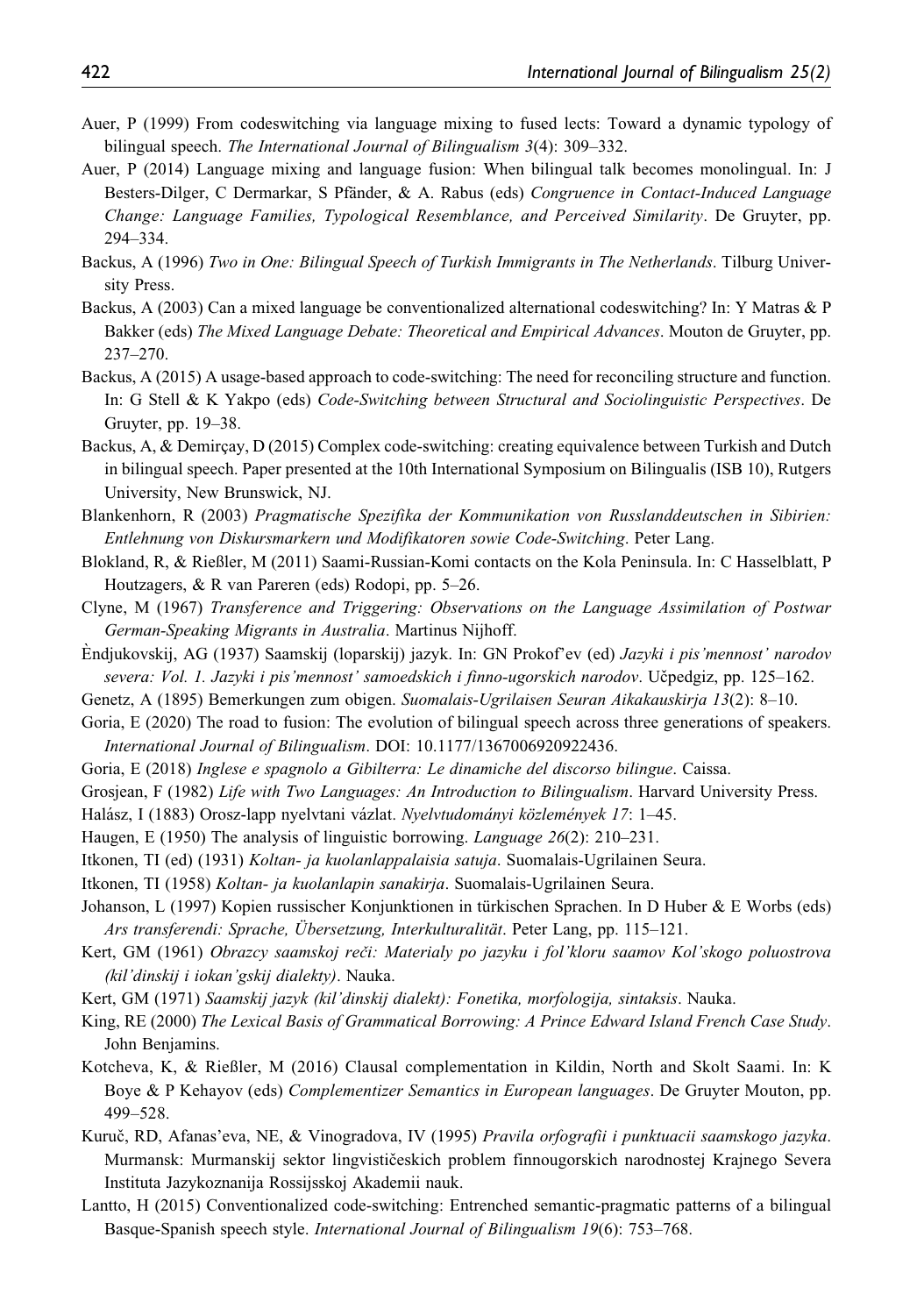- Law, D (2014) Language Contact, Inherited Similarity and Social Difference: The Story of Linguistic Interaction in the Maya Lowlands. John Benjamins.
- Leinonen, M (2002) Influence of Russian on the syntax of Komi. Finnisch-Ugrische Forschungen 57: 195–358.
- Lindgren, A (2013) Tār'enč kukes'suhk (Scheller E ed & AA Antonova Trans). Rekord.
- Matras, Y (1998) Utterance modifiers and universals of grammatical borrowing. *Linguistics* 36(2): 281–332.
- Matras, Y (2009) Language Contact. Cambridge University Press.
- Matthew (1878) Mah'tveest Pas'-Evangeli: Samas (A Genetz Trans). British and Foreign Bible Society.
- Matthew (1884) Gospoda mij Iisusa Christa Pas' Evangelie Matveest: Same kille (KP Sčekoldin Trans). Archangel'sk.
- Meakins, F (2011) Case-Marking in Contact: The Development and Function of Case Morphology in Gurindji Kriol. John Benjamins.
- Muhamedowa, R (2006) Untersuchung zum kasachisch-russischen Code-mixing (mit Ausblicken auf den uigurisch-russischen Sprachkontakt). LINCOM EUROPA.
- Muysken, P (2000) Bilingual Speech: A Typology of Code-Mixing. Cambridge University Press.
- Muysken, P (2013) Language contact outcomes as the result of bilingual optimization strategies. *Bilingual*ism: Language and Cognition 16(4): 709–730.
- Myers-Scotton, C (2002) Contact Linguistics: Bilingual Encounters and Grammatical Outcomes. Oxford University Press.
- Pineda, D (2008) 'kuess' ne polučaetsja sāmas, rūšas polegče': Codeswitching on the Kola Peninsula. Poljarnyj vestnik 11: 47–62.
- Pineda, D (2009) Pereključenie kodov ili 'smešannyj lekt'? Poljarnyj vestnik 12: 26–42.
- Pineda, D (2017) Tenn munn ne otricaju: Taalhutspot op het Kola-schiereiland. In: R Genis, E Haard de, & R Lučić (eds) Definitely Perfect: Festschrift for Janneke Kalsbeek. Pegasus, pp. 491–511.
- Poplack, S, & Meechan, M (1995) Patterns of language mixture: Nominal structure in Wolof-French and Fongbe-French bilingual discourse. In: L Milroy & P Muysken (eds) One Speaker, Two Languages: Cross-Disciplinary Perspectives on Code-Switching. Cambridge University Press, pp. 199–232.
- Post, M (2006) The dialect of Varzuga and its neighbours. In: J Nuorluoto (ed) The Slavicization of the Russian North: Mechanisms and Chronology. Helsinki University Press, pp. 309–321.
- Rießler, M (in press) Kildin Saami. In: M Bakró-Nagy, J Laakso, & E Skribnik (eds) Oxford Guide to the Uralic languages. Oxford University Press.
- Rießler, M (2007) Kildin Saami. In: Y Matras & J Sakel (eds) Grammatical Borrowing in Cross-Linguistic Perspective. Mouton de Gruyter, pp. 229–244.
- Rießler, M (2009) Loanwords in Kildin Saami, a Uralic language of northern Europe. In: M Haspelmath & U Tadmor (eds) Loanwords in the World's Languages: A Comparative Handbook of Lexical Borrowing. De Gruyter Mouton, pp. 384–413.
- Rießler, M (2015) Vom Matthäusevangelium zur Wikipedia: Medien für das bedrohte Kildinsaamische. In: MA Niño & R Kailuwait (eds) Medien für Minderheitensprachen: Mediensprachliche Überlegungen zur Entwicklung von Minderheitensprachen. Rombach Verlag, pp. 127–158.
- Rießler, M, & Karvovskaya, E (2013) Purism in language documentation and description. In: M Jones & S Ogilvie (eds) Keeping Languages Alive: Documentation, Pedagogy and Revitalization. Cambridge University Press, pp. 83–97.
- Sakel, J (2007) Language contact between Spanish and Mosetén: A study of grammatical integration. *Inter*national Journal of Bilingualism 11(1): 26–53.
- Sammallahti, P (1998) The Saami Languages: An Introduction. Davvi girji.
- Scheller, E (2011) The Sámi language situation in Russia. In: R Grünthal & M Kovács (eds) Ethnic and Linguistic Context of Identity: Finno-Ugric Minorities. Suomalais Seura, pp. 79–96.
- Scheller, E (2013) Kola Sami language revitalisation: Opportunities and challenges. In: K Andersson (ed)  $L'Image$  du Sápmi II. Örebro universitet, pp. 392–421.